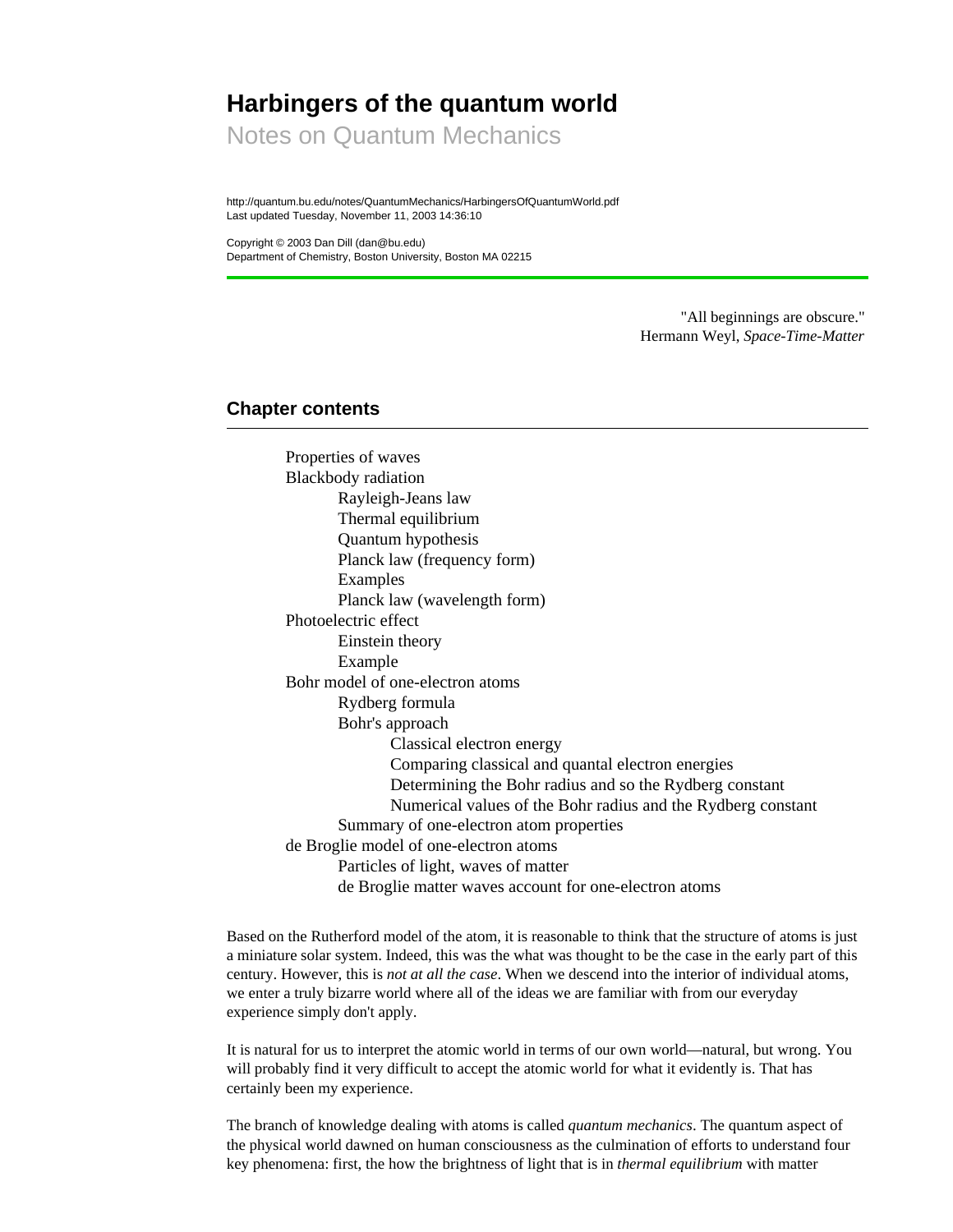(sunlight, light from the hot coils of a toaster, the "light" from a warm hand are some examples)—so-called *blackbody radiation*—changes with the frequency ("color") of the light; second, how the speed of electrons ejected from the surface of a metal depends only on the frequency of the light but not on its brightness, the so-called *photoelectric effect*; third, how it can be that electrons in atoms give off light of only certain frequencies, rather than a continuous range of frequencies, the so-called *spectra* of atoms; and, fourth, why atoms with different numbers of electrons have different chemical properties as embodied in the periodic table, the so-called *shell structure* of atoms.

There are many other phenomena that illustrate the quantum nature of physical reality, but these four—blackbody radiation, photoelectric effect, the colors in atomic spectra, and the shell structure of many-electron atoms—contain all of the essential aspect of the quantum world.

# **Properties of waves**

To understand the quantum world, we are going to need to use the *mathematics of waves*, and so let's begin there.

A *wave* is the oscillatory variation of *some property* with time at a given, fixed point in space. Examples are

| Wave     | <b>Property</b> |
|----------|-----------------|
| water    | height of water |
| sound    | density of air  |
| light    | electric field  |
| chemical | concentration   |

## ■ **Representing wave properties mathematically**

Waves can be expressed mathematically in terms of sine curves. To keep things as simple as possible, let's assume we have a wave only along one direction, which we call *x*. Now, unless we are dealing with a standing wave, waves move. If we look at the wave at a particular instant in time, it is a sine curve. If we look at it a moment  $dt$  later in time, it is still a sine curve, but the whole curve has shifted by an amount  $dx$ .

It is probably not immediately obvious, but the way such a sine wave changes with position and time can be expressed as

 $\psi = a \sin \{2 \pi (x/\lambda - v t)\}$ 

The numerical value of this expression—the value of the physical property, such as the height of the water in a water wave—is called the **amplitude** (often represented by the Greek letter  $\psi$ ).

To understand this expression, let's first set the time t equal to zero, so we have

 $\psi = a \sin(2\pi x/\lambda)$ 

We know that the value of a sine function is the same every time its argument (which is called its **phase**) changes by  $2 \pi$ . The phase changes because *x* changes. If *x* changes by the amount  $\lambda$ , the phase changes by  $2\pi$ . Therefore,  $\lambda$  is called the **wavelength** (represented by the Greek letter  $\lambda$ ). The wavelength is the distance between two similar points, such as two successive peaks.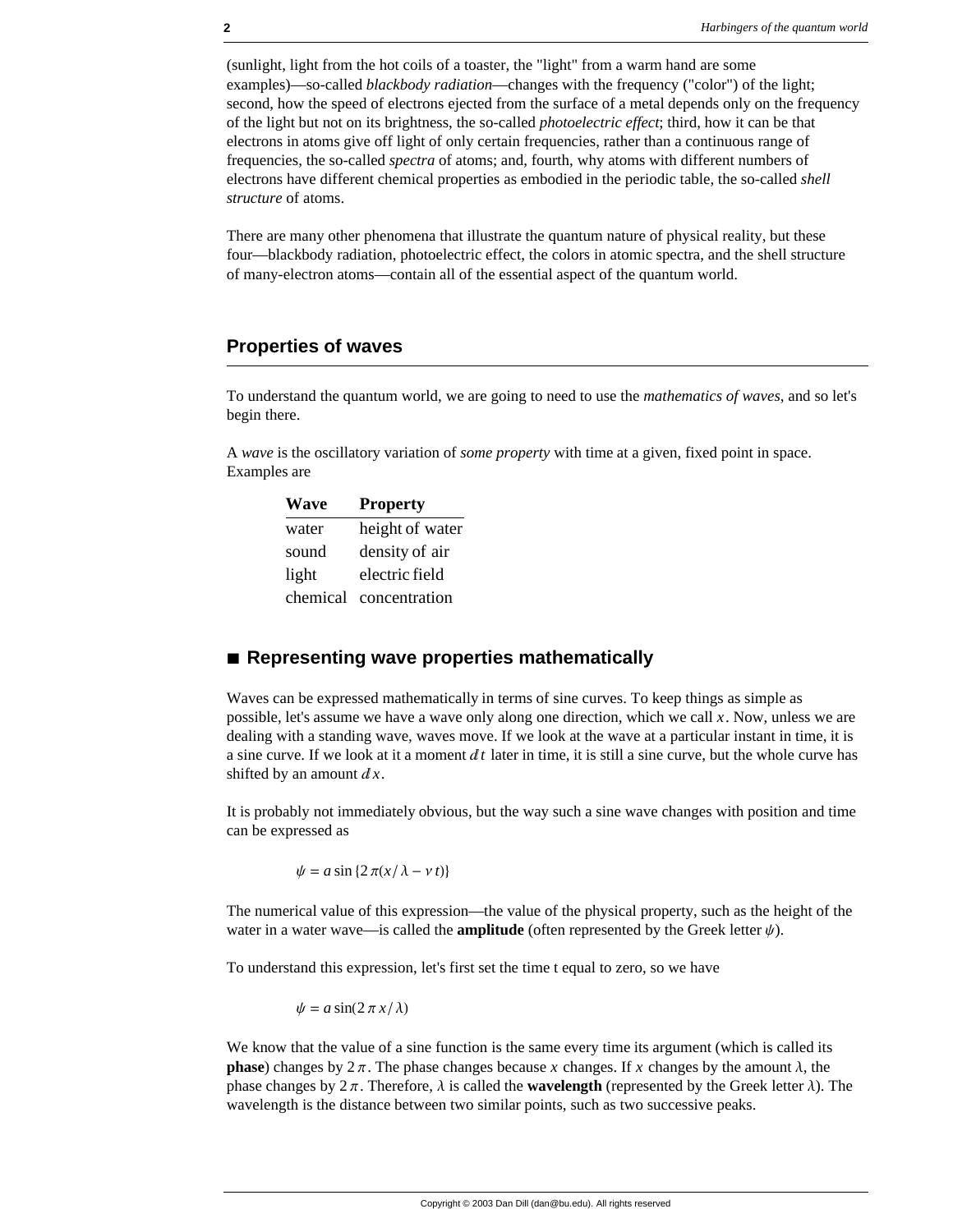Next, we can understand the effect of time by instead setting the position  $x$  equal to zero, which corresponds to looking at the wave as its moves by a fixed position. Then we have

$$
\psi = a \sin(2\pi \nu t)
$$

This shows that when time changes by the amount  $1/v$ , the phase again changes by  $2\pi$ ; that is, one wave cycle moves past a fixed point in time  $1/\nu$ . The number of cycles (of spatial length  $\lambda$ ) which pass by per second which is the reciprocal of the time required for one cycle to pass by. This is called the **frequency**

$$
\nu=1/(1/\nu)
$$

of the wave (represented by the Greek letter  $\nu$ . The frequency is commonly measured in **Hertz** (abbreviated **Hz**), which are inverse seconds,  $s^{-1}$ .

Finally, we can see the effect of changing both *x* and . The way we follow the motion of a wave is to identify a point on the wave, say a particular crest, and then to see how far it moves in a certain time. Mathematically, choosing a point on the wave means choosing a value for the phase,

$$
2\,\pi(x/\lambda-\nu\,t).
$$

This is so because the value of the phase determines the value of the amplitude of the wave at a particular place x and time t. This means that if a point on the wave at position  $x_1$  and time  $t_1$  moves to the position  $x_2$  at time  $t_2$ , then the corresponding phases are equal

$$
2\pi(x_1/\lambda - \nu t_1) = 2\pi(x_2/\lambda - \nu t_2).
$$

This important equality is called the **stationary phase condition**. We can rearrange this equation to find the relation

$$
(x_2-x_1)/(t_2-t_1)=\nu\lambda.
$$

This ratio of the distance moved,

$$
dx=x_2-x_1.
$$

divided by the time required

$$
dt=t_2-t_1.
$$

is the **speed that the wave moves**. This speed is called the **phase velocity** of the wave.

$$
v_{\phi} = dx/dt = v \lambda.
$$

Here is an illustration of these ideas. The figure shows the movement of a sine wave that takes place in 0.025 s.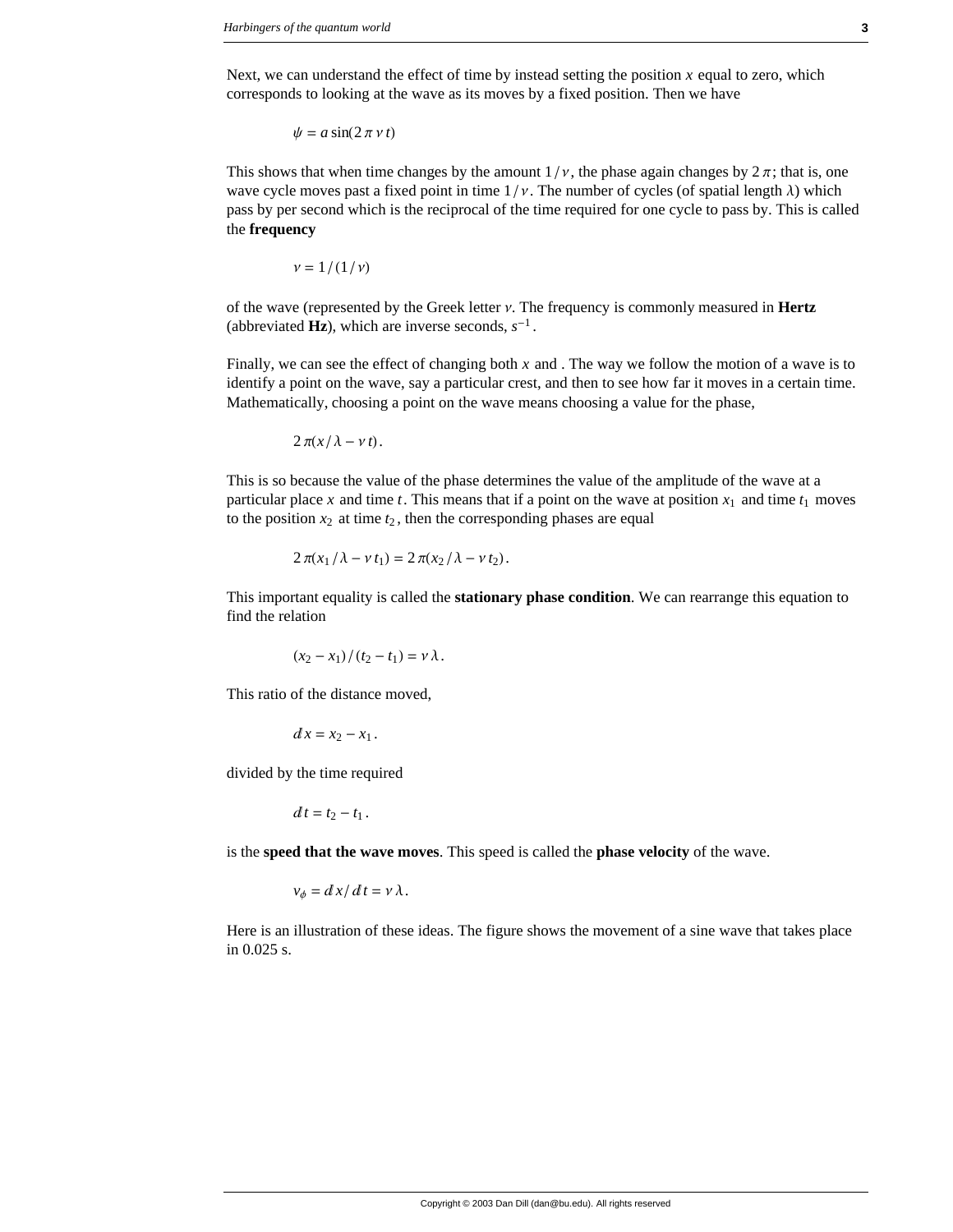

Movement of a wave. The thin curve is the wave at an initial time,  $t_1$ . The thick curve is at a later time,  $t_2$ . The length of the arrow is the distance,  $dx = x_2 - x_1$ , the wave has moved in the elapsed time,  $dt = t_2 - t_1 = 0.025$  s. The point chosen to track the movement of the wave is arbitrary. The value of the phase,  $2\pi(X_1/\lambda - v_1)$ , at the starting point is equal to the value of the phase,  $2\pi$ ( $x_2$ / $\lambda$  -  $\nu$   $t_2$ ), at the ending point. The equality of these phases—the stationary phase condition—determines the phase velocity of the wave,  $\frac{d x}{dt} = \frac{(x_2 - x_1)}{(t_2 - t_1)} = v \lambda$ .

See if you can determine from the information in the figure the values of the distance traveled, wavelength, phase velocity, and frequency of this wave. You may want to start by using a ruler to measure the distance traveled. The answers are

 ${0.29 \text{ meter}, 1.2 \text{meter}, \frac{12. \text{ meter}}{\text{Second}}}, \frac{10.}{\text{Second}}$ 

# **à Calculations with waves**

Phase velocity is a characteristic of each kind of wave. We are going to be concerned especially with light waves. The velocity of light is a **universal constant** of Nature and is given the special symbol **c**. For light traveling in a vacuum, its speed (phase velocity) is

 $V_{\phi\text{light}} = C$  ; 299792458 Meter Second

This means that for *electromagnetic radiation of any frequency* the product of its frequency and wavelength is always equal to  $v_{\phi\text{light}}$ .

A nice example of this relation is to calculate the wavelength of the radio waves from the Boston University FM radio station WBUR, which transmits on a frequency of 90.9 MHz (1 Megahertz  $=$  $10^6$  Hz):

```
\lambda_{\text{WBUR}} = c / (90.0 10^6 / \text{Second});
3.33 Meter
```
or

10.9 Feet

Compare this value to red light, which has a wavelength of

 $\lambda_{\text{red}} = 7.0 10^{-7} \text{ Meter}$ ;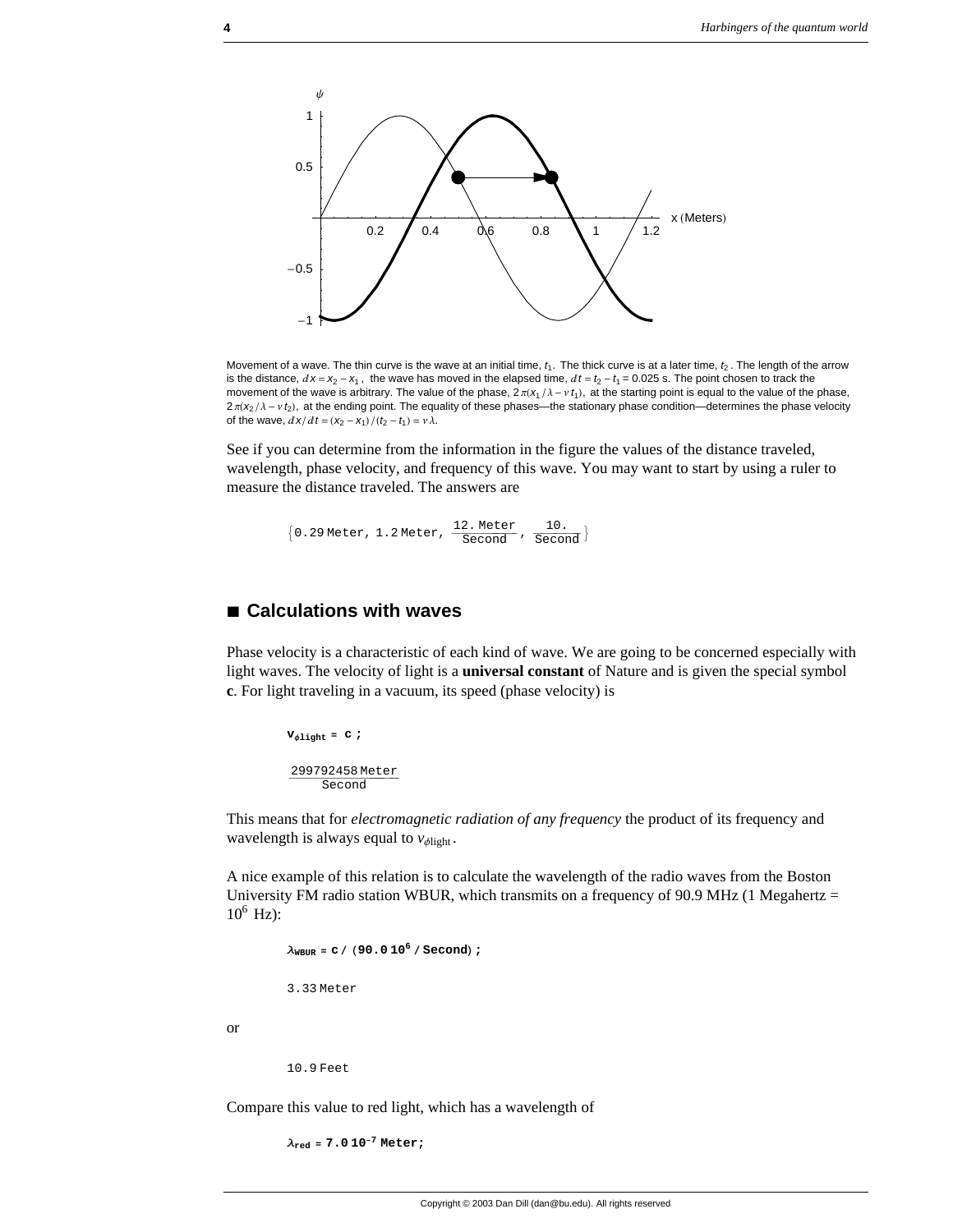—ten million times smaller. This means that the frequency of red light is about ten million times higher.

```
v_{\text{red}} = c / \lambda_{\text{red}} ;
 4\cdot3\times10^{14}Second
```
What about light with wavelength about the size of an atom?

**λatomSize = 1.0 10−<sup>10</sup> Meter;**

The corresponding frequency is

 $v_{\text{atomsize}} = c / \lambda_{\text{atomsize}}$  $3. \times 10^{18}$ Second

This corresponds to X-rays, and in fact we will see that X-rays are generated by events on the atomic scale.

Here is an example using sound waves . The speed of sound in dry air at 20°C is

**νφsound <sup>=</sup> 343.5 Meter <sup>ê</sup> Second;**

and the frequency of the sound from the middle C note on a piano is

**<sup>ν</sup>middleC <sup>=</sup> 261.6 <sup>ê</sup> Second;**

Calculate the wavelength of the sound and the time it will take to travel

**Åx = 30.0 Meter;**

across a concert hall. (Oxtoby and Nachtrieb, 2e, problem 13.7.)

From the phase velocity expression, the wavelength is

 $\lambda_{\text{middle}}$  **=**  $\nu_{\phi \text{sound}} / \nu_{\text{middle}}$ 

1.31307 Meter

This sound wave travels the specified distance in

 $t = d \mathbf{x} / \mathbf{v}_{\text{dsound}}$ ; 0.0873 Second

# **Blackbody radiation**

A blackbody is any object which is in *thermal equilibrium* with light. The reason it is called "black'' is because the object must not have any intrinsic color, for if it did, then the equilibrium would be distorted.

We can learn about blackbody radiation by studying its spectrum, how much light there is as a function of frequency. We can express the amount of light in terms of what is called its *energy density*,  $U_v$ , the energy of the light in a small range of frequencies near a particular frequency  $\nu$  and in a small volume. The energy density has several characteristics.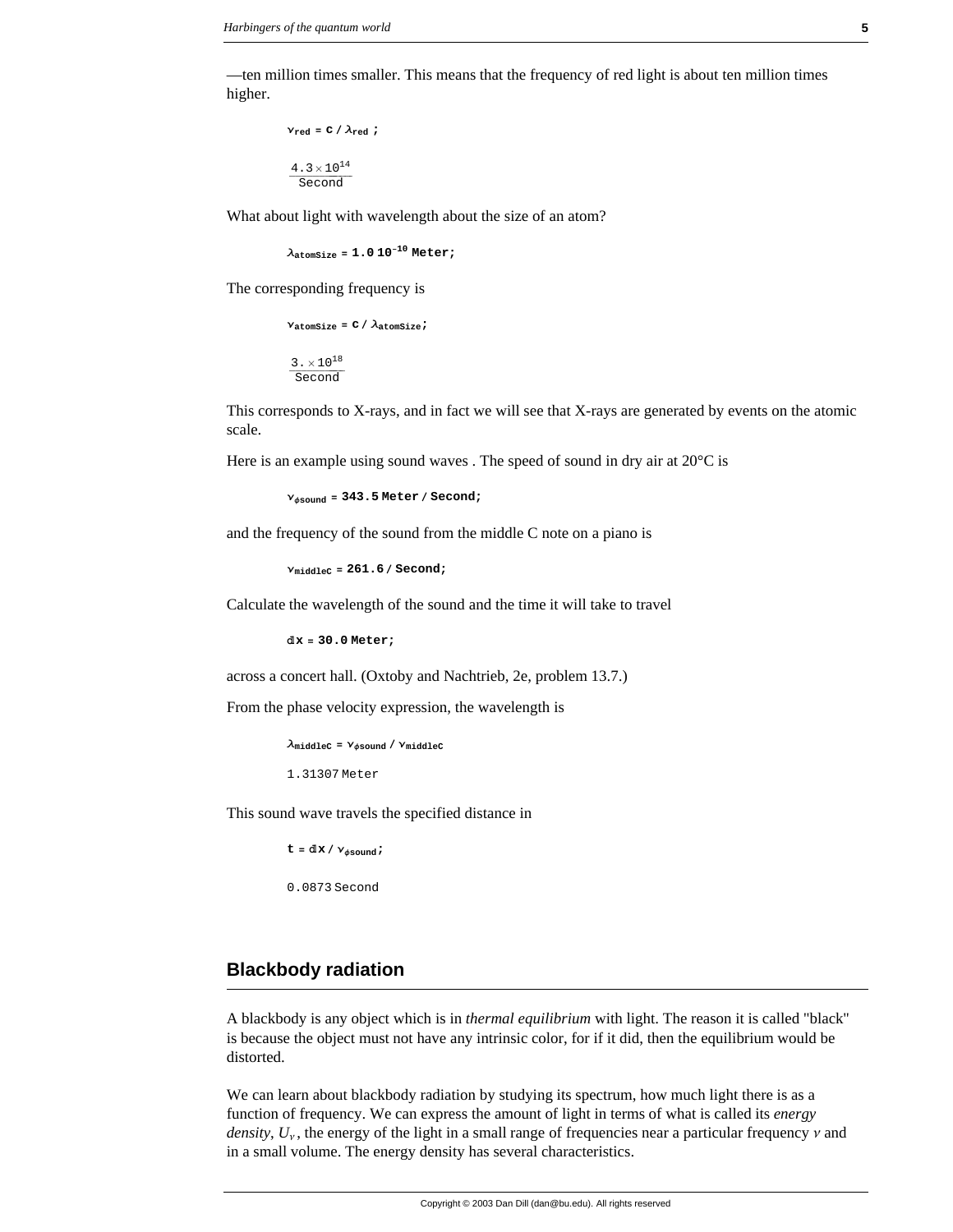- $\blacksquare$  continuity: There is light at all frequencies, from the very lowest to the very highest.
- $\blacksquare$  **shape:** At low frequencies the energy density increases with the square of the frequency,  $U_v$ (low  $v$ )  $\rightarrow$   $v^2$ . At high frequencies the energy density decreases exponentially,  $U_v$ (high  $v \rightarrow e^{-a v}$ , so that at very high frequencies there is negligible light energy. These limiting behaviors determine the overall shape of the spectrum, as shown in the plot of  $v^2 e^{-v}$ .



Qualitative shape,  $v^2 e^{-v}$ , of the energy density of light in thermal equilibrium with matter—blackbody radiation.

The rise at low frequencies and the fall at high frequencies leads to a maximum at a particular frequency,  $v_{\text{max}}$ .

- **■** The maximum frequency increases linearly with temperature,  $v_{\text{max}} \propto T$ . This is why, for example, the color of a toaster coil, which is approximately a blackbody, changes from dull red, to red, to yellowish red as the coil gets hotter. This relation is known as the Wien displacement law. It means that if we know the maximum frequency at one temperature,  $T_1$ , we can compute the maximum at any other temperature,  $T_2$ , as  $v_2 = v_1(T_2/T_1)$ .
- **total energy**: The total energy in a given volume of the light at all frequencies increases with the fourth power of the temperature,  $U_{\text{total}} \propto T^4$ .

All of this was well known at the end of the last century. The problem was that scientists were unable to explain why the spectrum had a maximum.

# **à Rayleigh-Jeans law**

Rayleigh and Jeans were able to understand the low-frequency part of the spectrum. They expressed the energy density as the product

$$
U_{v} = N_{v} E_{\text{avg}}
$$

of the number  $N_v$  of different ways a light wave at frequency nu could be constructed in a small volume and the average energy  $E_{\text{avg}}$  of each of those oscillation modes. Rayleigh and Jeans derived that  $N_v = 8 \pi v^2/c^3$ , that is, that  $N_v$  is proportional to  $v^2$ . They then assumed that each oscillation mode had an average energy  $k_B T$  ( $k_B$ , known as Boltzmann's constant, is the gas constant *R* divided by Avogadro's number,  $N_0$ ), so that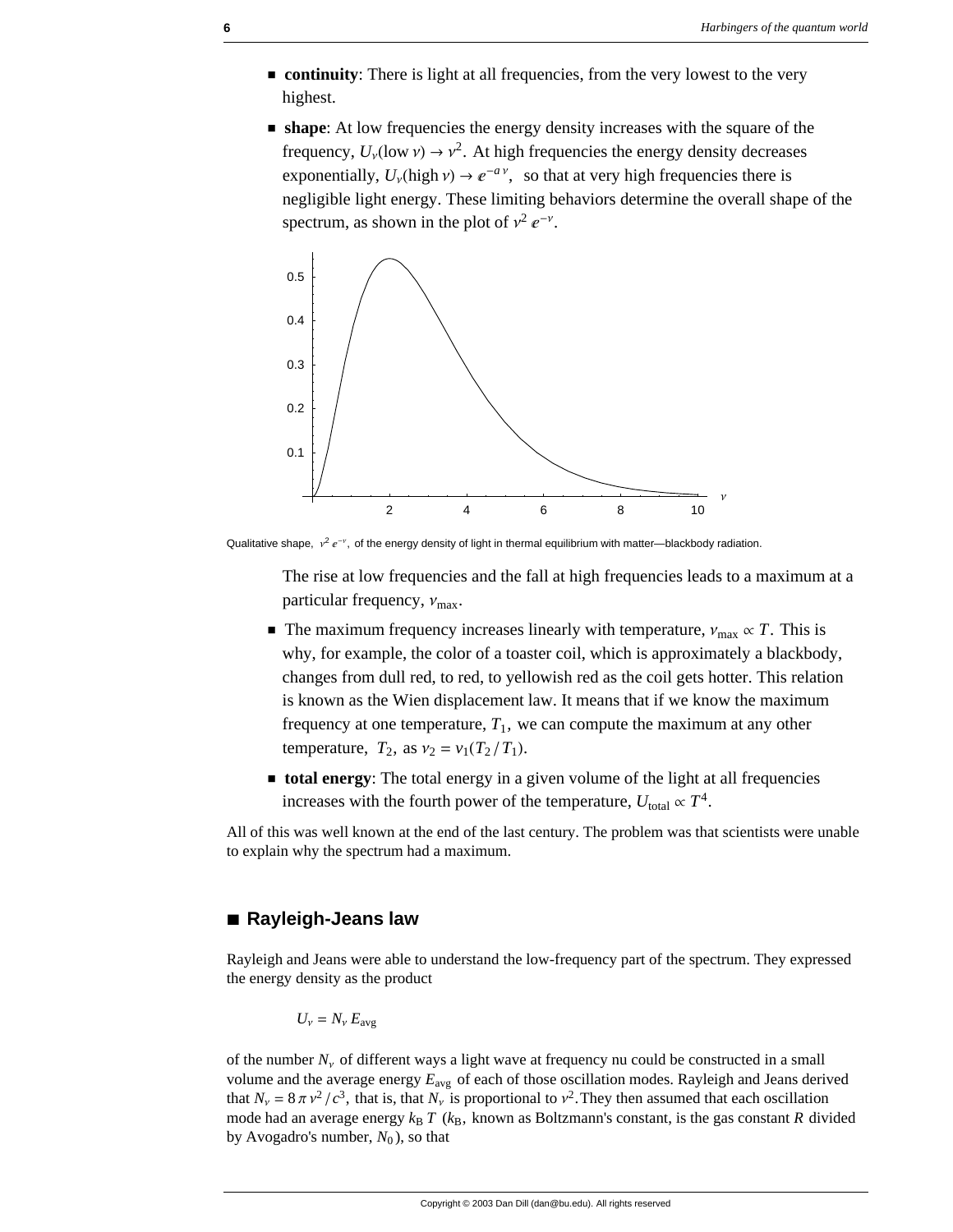$U_v \propto v^2 T$  (Rayleigh-Jeans law)

This result accounted exactly for the low frequency part of the spectrum, including its change with temperature. However, it says that the intensity will rise without limit as frequency increases. This means that there will be no maximum, and therefore that the total energy will be infinite, and result known as the *ultraviolet catastrophe*. Both of these problems were solved by Planck.

# **à Thermal equilibrium**

To understand Planck's approach, we need to understand what is meant by the thermal equilibrium between light and matter that is the key feature of blackbody radiation. At a given temperature, the *total* energy per unit volume (that is, the energy per unit volume summed up over all frequencies) is constant. Now, this energy must be apportioned among the different frequencies of light that make up the blackbody spectrum. It turns out that this apportionment always takes the same form, known as the *Boltzmann distribution*. This distribution is such that the fraction of the total energy *above* a particular energy *E* is proportional to  $e^{-E/k_B T}$ . In other words, a thermal distribution of energies *decreases exponentially with energy*.

## **à The quantum hypothesis**

Planck reasoned that the source of the problems with the Rayleigh-Jeans theory was its assumption that each oscillation mode could store the same average energy,  $E_{\text{avg}} = k_B T$ , at a given temperature *independently of its frequency v.* Rayleigh and Jeans derived this average energy by assuming that a given mode could have any energy at all, independently of its frequency, and then averaging over the Boltzmann distribution of energies.

Planck instead introduced the idea that energy is stored in light irreducible units of size  $h\nu$ , proportional to the frequency of the light,  $\nu$ . That is, Planck proposed that each mode could store energy only in multiples of an amount *proportional to its frequency*,  $E_v = j h v$ , where  $j = 0, 1, 2, ...$ 

The units today are called *quanta of energy* or, more commonly, *photons*. It is important to understand that Planck's quanta are units of energy, and *not* physical, particle-like entities. In a classical (the term used to mean non-quantum) picture, the energy of light is determined by the magnitude of the oscillating electric field that *is* light. Changes in the energy of the light amount to changes in the magnitude of the oscillating electric field. What Planck discovered is that these changes cannot be made in arbitrary increments. Rather, they can only be made in multiples of the quantum  $h\nu$ . The constant of proportionality,  $h$ , known today as Planck's constant is so small,

```
6.62607× 10−34 Joule Second
```
that the discontinuous amounts by which the energy of light can be changed are typically so small as to go undetected. For example, visible light has frequency of about

and the Planck quantum ("photon") is

```
visiblePhoton = PlanckConstant νvisible;
(7. \times 10^{-20}) Joule
```
By comparison, the amount of energy a 60 Watt light bulb gives off as visible light each second is

60 Joule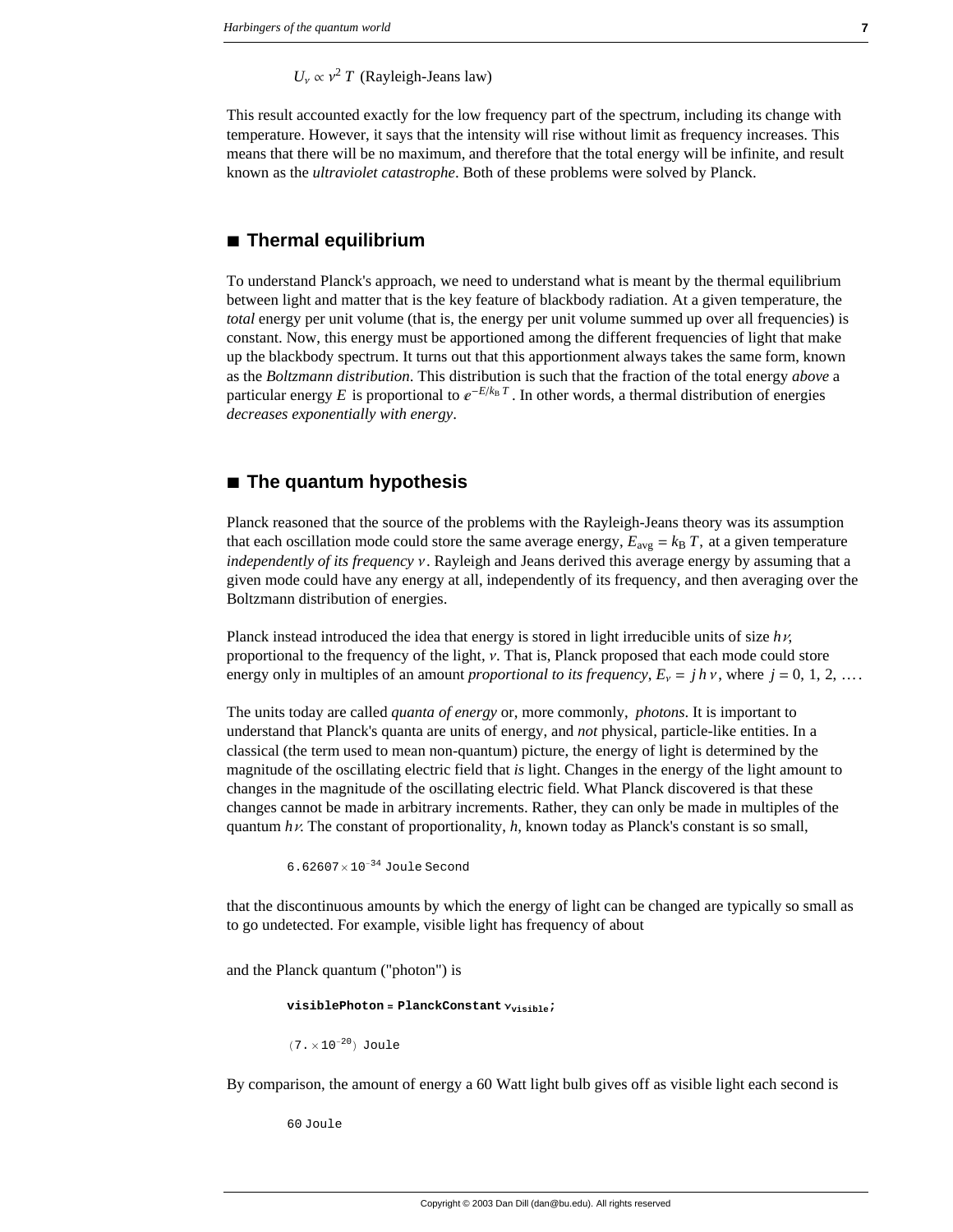so that the Planck quantum is truly tiny.

At everyday frequencies, Planck quanta are such a tiny amount of energy that it is hard to imagine that the restriction that the energy of light may change only in such discrete chunks could make any difference at all. Nonetheless, the presence of these chunks of energy turns out to be the key to understanding light in equilibrium with matter. In particular, for very much higher frequencies, in the far-UV, X-ray, and  $\gamma$ -ray regions of the spectrum, the quantum becomes very much larger. It was in just these high frequency regions that Planck's quantum hypothesis was essential to account for experimental observations.

Here is why Planck proposed these chunks. He reasoned that by making the energy stored in each oscillation mode be proportional to the frequency, then there would only be a very small number of high-frequency modes present at thermal equilibrium. That is, he used the exponential, high-energy drop-off of the Boltzmann distribution to overcome the quadratic rise of the Rayleigh-Jeans number density.

According to Planck's hypothesis, at a particular frequency, the energy is always in chunks  $h v$ . The total energy at a particular frequency (strictly, within a small range of frequencies near a particular frequency) is determined by how many chunks  $h \nu$  there are. Now, as  $\nu$  becomes very large, each single chunk becomes very large. Since the total energy, taking into account the total number of chunks at each frequency is fixed, this means only a very few, very large chunks can occur, for otherwise there wouldn't be enough energy left over to occur as the smaller chunks.

A money analogy might help us understand the apportioning of numbers of chunks at different frequencies. Assume we have a number of people with different annual incomes, that the total annual income (total energy) is fixed, and that the distribution of those incomes mirrors the Planck energy density distribution. This means that only a very small fraction of people can have very high incomes, for otherwise there would not be enough money left over for everyone else. Planck's hypothesis, that light energy comes in chunks that increase in size with frequency, together with the idea that at a given temperature there is only so much energy to go around (this is the thermal equilibrium bit), is what leads to the exponential fall off at high frequency—not enough energy to excite (fund) the high frequencies (high incomes).

# **à Planck law**

Here are some details of Planck's analysis. When he averaged  $i \, h \, v$  over the Boltzmann distribution, he obtained

$$
E_{\text{avg}} = h \nu / (e^{\frac{h \nu}{k_{\text{B}} T}} - 1)
$$

At low frequencies, when  $h v \ll k_B T$ , that is, when the size of the Planck quantum (another name for the photon) is small compared to the classical average energy, this expression becomes

$$
E_{\text{avg}}(\text{low } \nu) = h \nu / (1 + h \nu / k_{\text{B}} T + ... - 1) \simeq k_{\text{B}} T,
$$

that is, just the Rayleigh-Jeans result. But at high frequencies, when  $h v \gg k_B T$ , that is, when the size of the Planck quantum is large compared to the classical average energy , the average energy becomes

$$
E_{\text{avg}}(\text{low }\nu) = h\,\nu\big/\,e^{\frac{h\nu}{k_{\text{B}}T}} \simeq h\,\nu\,e^{\frac{h\nu}{k_{\text{B}}T}},
$$

This is just the observed high-frequency drop-off. In this way Planck was able to exactly reproduce the observed blackbody spectrum. The Planck energy density is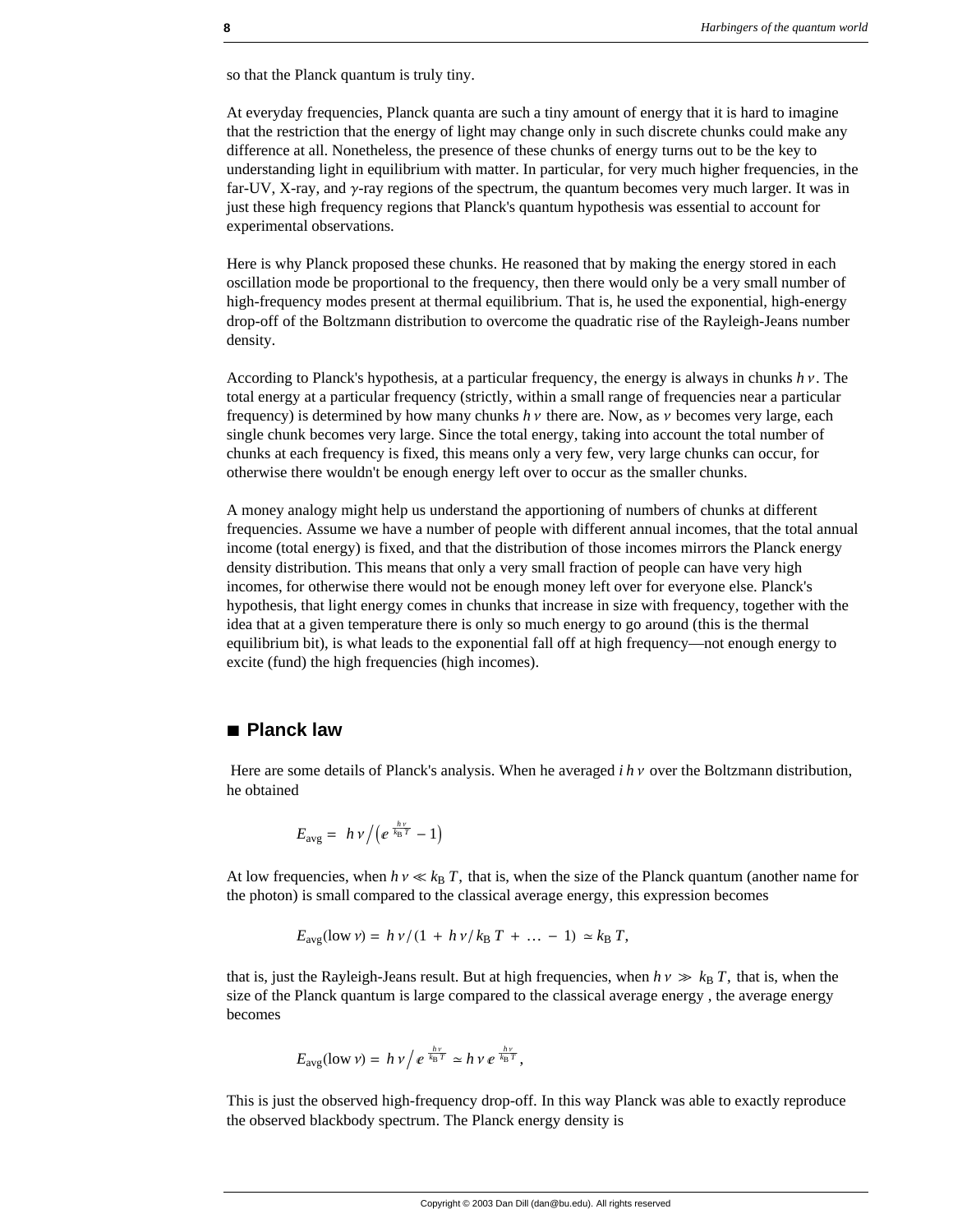$$
U_{\nu} = N_{\nu} E_{\text{avg}} = \frac{8 \pi \nu^2}{c^3} h \nu / (e^{\frac{h \nu}{k_{\text{B}} T}} - 1)
$$

Planck's discovery of this formula was the very start of our understanding of the quantum world.

#### **à Blackbody examples**

To see how the blackbody spectrum looks and how it changes with temperature, let's explore it for four different temperatures, the temperature of freezing water, the temperature of our hands, of boiling water, of the coils of a toaster, and of the star Betelgeuse, and the Sun.

| 273 K | Ice                 |  |
|-------|---------------------|--|
| 310K  | Human               |  |
| 373 K | Boiling Water       |  |
| 873 K | Toaster             |  |
| 3000K | The star Betelgeuse |  |
| 5700K | The Sun             |  |

We'll do this in terms of an alternative way of representing the energy stored in thermally equilibrated light, namely in terms of its intensity per unit range of frequency, and its total intensity.

Intensity is the amount of energy flowing perpendicular to a square area in a given amount of time. A common unit of energy per unit time is the Watt, defined as one Joule per second per square meter. The conversion factor from energy density to intensity is the speed of light divided by  $4$ ,  $c/4$ . (The speed of light,  $c$ , is the rate at which the energy flows; the factor of 4 takes account of the fact that the energy is flowing in all directions and so only a portion of it is flowing in a particular direction.) The Planck intensity is therefore

$$
I_{\nu} = U_{\nu} c / 4 = \frac{2 \pi \nu^2}{c^2} h \nu / (e^{\frac{h \nu}{k_{\rm B} T}} - 1)
$$

The temperature of stars is determined in just this way, by matching its intensity as a function of frequency to the blackbody intensity formula.

The sum of the intensity over all possible frequencies, for 0 to  $\infty$ , is

$$
\frac{2\,\pi^5\;T^4\;k_B^4}{15\;c^2\;h^3}
$$

Substituting the values for the various constants, this intensity is

$$
\frac{5.6704\times10^{-8} \text{ T}^4 \text{ Watt}}{\text{Kelvin}^4 \text{ Meter}^2}
$$

where temperature is in units of Kelvin. The dependence on the fourth power of temperature means that a doubling of temperature of the blackbody results in sixteen times as much total intensity being radiated.

The frequency at which the intensity is greatest is

 $5.87893\times10^{10}$  T<br>Kelvin Second

This result shows that the position of the maximum is proportional to the temperature (the Wien displacement law). To help in analyzing results for specific temperatures, here are what frequencies and wavelengths correspond to the different regions of the spectrum.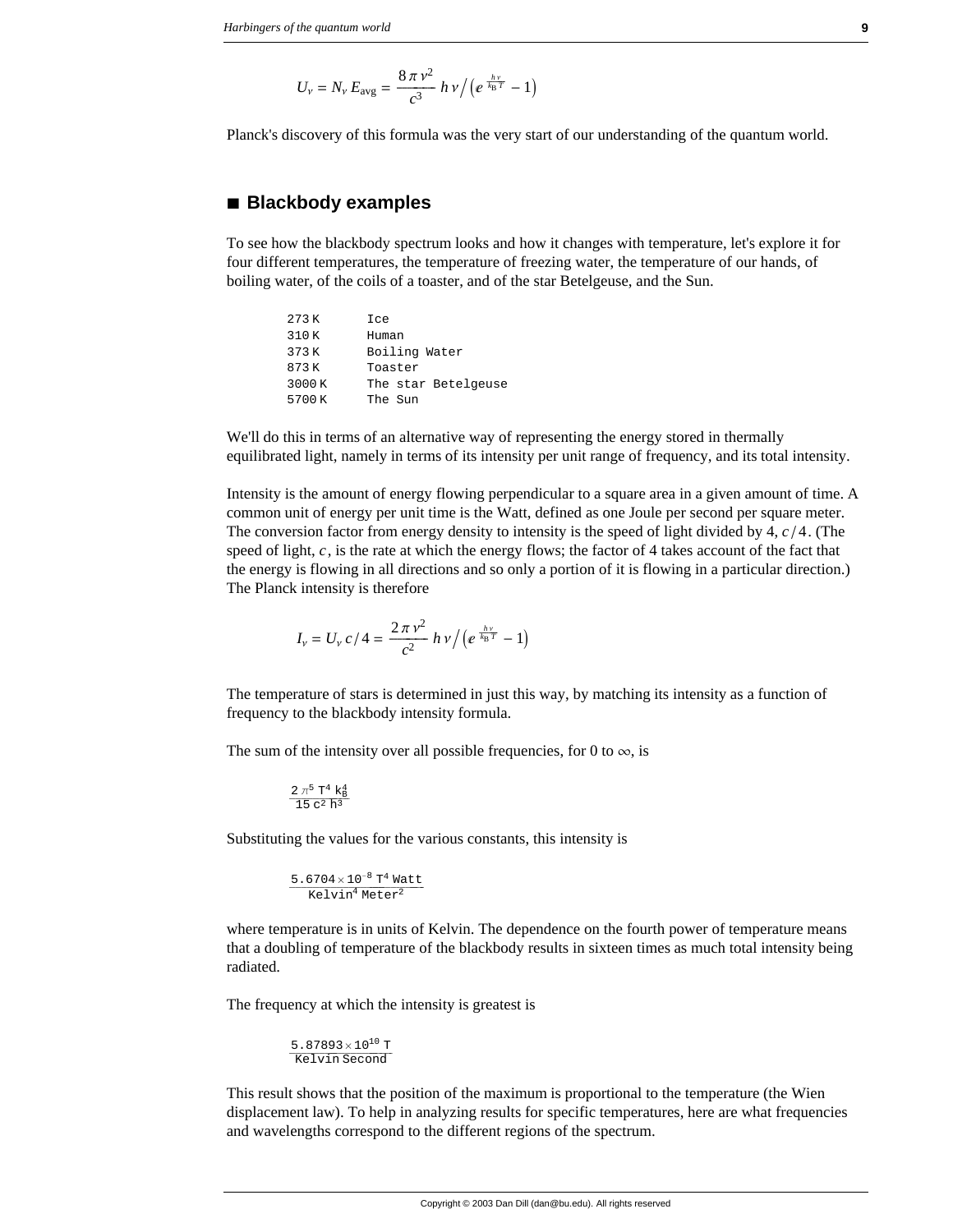| Spectral         | Typical $\nu$            | Typical $\lambda$         |
|------------------|--------------------------|---------------------------|
| Region           | $(Second^{-1})$          | {Meter}                   |
| $\gamma$ -rays   | $1. \times 10^{19}$      | $3 \cdot \times 10^{-11}$ |
| X-rays           | $1. \times 10^{17}$      | $3 \cdot \times 10^{-9}$  |
| UV.              | $1 \cdot \times 10^{15}$ | $3 \cdot \times 10^{-7}$  |
| Violet           | $7.5 \times 10^{14}$     | $4 \cdot \times 10^{-7}$  |
| Blue             | $6.7 \times 10^{14}$     | $4.5 \times 10^{-7}$      |
| Green            | $6. \times 10^{14}$      | $5. \times 10^{-7}$       |
| Yellow           | $5. \times 10^{14}$      | $6. \times 10^{-7}$       |
| Red              | $4.3 \times 10^{14}$     | $7. \times 10^{-7}$       |
| IR               | $1 \cdot \times 10^{14}$ | $3 \cdot \times 10^{-6}$  |
| Microwave        | $1. \times 10^{10}$      | 0.03                      |
| FM Radio         | $1. \times 10^8$         | 3.                        |
| Short Wave       | $1. \times 10^{7}$       | 30.                       |
| AM Radio         | 500000.                  | 600.                      |
| Long radio waves | 10000.                   | 30000.                    |

Here is what the intensity frequency distribution looks like for the temperature of freezing water, the human body, and boiling water.



Intensity per unit range of frequency (Watts Meter<sup>-2</sup> Second<sup>-1</sup>) for temperatures 273 K (thin line, freezing water), 310 K (thick gray line, human body), and 373 K (thick black line, boiling water). The vertical lines mark  $v_{\text{max}}$ .

Here is what the intensity frequency distribution looks like for the coils of a toaster..



Intensity per unit range of frequency (Watts Meter<sup>-2</sup> Second<sup>-1</sup>) for temperature 873 K (toaster coils). The vertical line marks  $v_{\rm max}$ .

Here is what the intensity frequency distribution looks like for Betelgeuse and the Sun.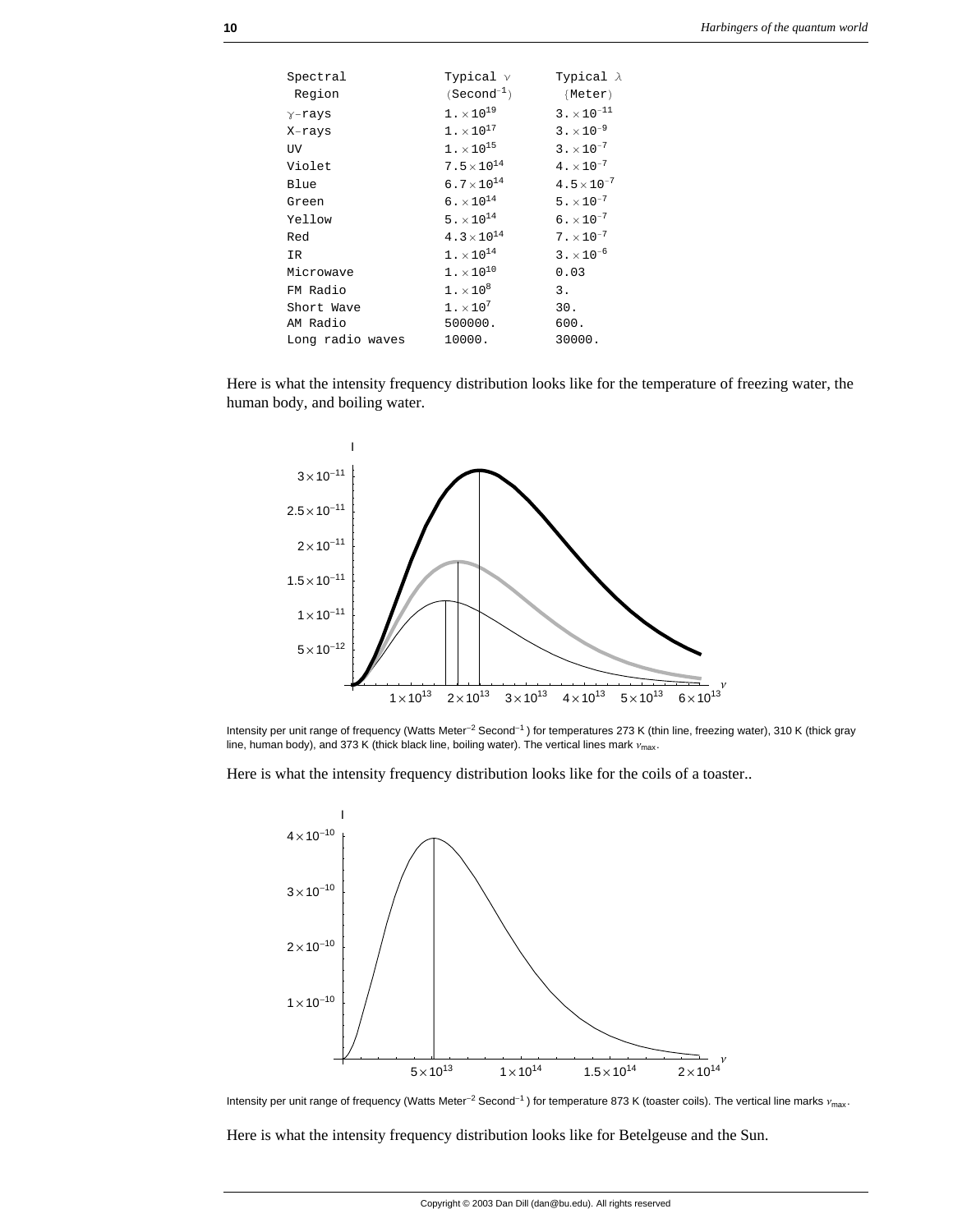

Intensity per unit range of frequency (Watts Meter<sup>-2</sup> Second<sup>-1</sup>) for temperatures 3000 K (thin line, the star Betelgeuse) and 5700 K (thick line, the Sun). The vertical lines mark  $v_{\text{max}}$ .

The temperature of stars is determined in just this way, by matching its intensity as a function of frequency to the blackbody intensity formula.

The vertical lines on each of the plots mark  $v_{\text{max}}$ .

Here are the numerical values along with the total intensity for each of the example temperatures.

| $T$ $(K)$ | $V_{\text{max}}$ $(10^{14} \text{ s}^{-1})$ | total intensity<br>(KW/m <sup>2</sup> ) | region  |
|-----------|---------------------------------------------|-----------------------------------------|---------|
| 273       | 0.16                                        | 0.315                                   | Far IR  |
| 310       | 0.182                                       | 0.524                                   | Far IR  |
| 373       | 0.219                                       | 1.1                                     | Far IR  |
| 873       | 0.513                                       | 32.9                                    | ΙR.     |
| 3000      | 1.76                                        | 4590.                                   | Visible |
| 5700      | 3.35                                        | 59900.                                  | Visible |

Blackbody frequency at intensity maxima,and total intensities

The warmth we feel when we place our hands close to our face is their blackbody radiation in the Far IR region of the spectrum; I find it quite surprising that we give off thermal radiation at the total rate of 500 watts/meter<sup>2</sup>. Toaster coils have their maximum intensity in the IR region of the spectrum; the red color we see is due to the higher frequency tail of the Planck distribution that extends into the red-orange region of the visible spectrum. The Sun has its maximum intensity in the middle of the visible region of the spectrum. Note that the total intensity in the Sun's blackbody radiation is nearly 60 megawatts per meter<sup>2</sup>; this intensity falls of as the reciprocal of the squared distance so that at the surface of the Earth it is (thankfully for our existence) much, much less.

#### **à Intensity versus wavelength**

Sometimes the blackbody spectrum is studied as a function of wavelength, instead of frequency. The determination of the energy density and intensity versus wavelength from the corresponding quantities versus frequency is a little subtle. In particular, we cannot simply replace  $\nu$  everywhere with  $c/\lambda$ . The reason is that the energy density per unit range of wavelength,  $U_{\lambda}$ , is related to the energy density per unit range of frequency by

$$
U_{\lambda} d\lambda = -U_{\nu} d\nu
$$

and so,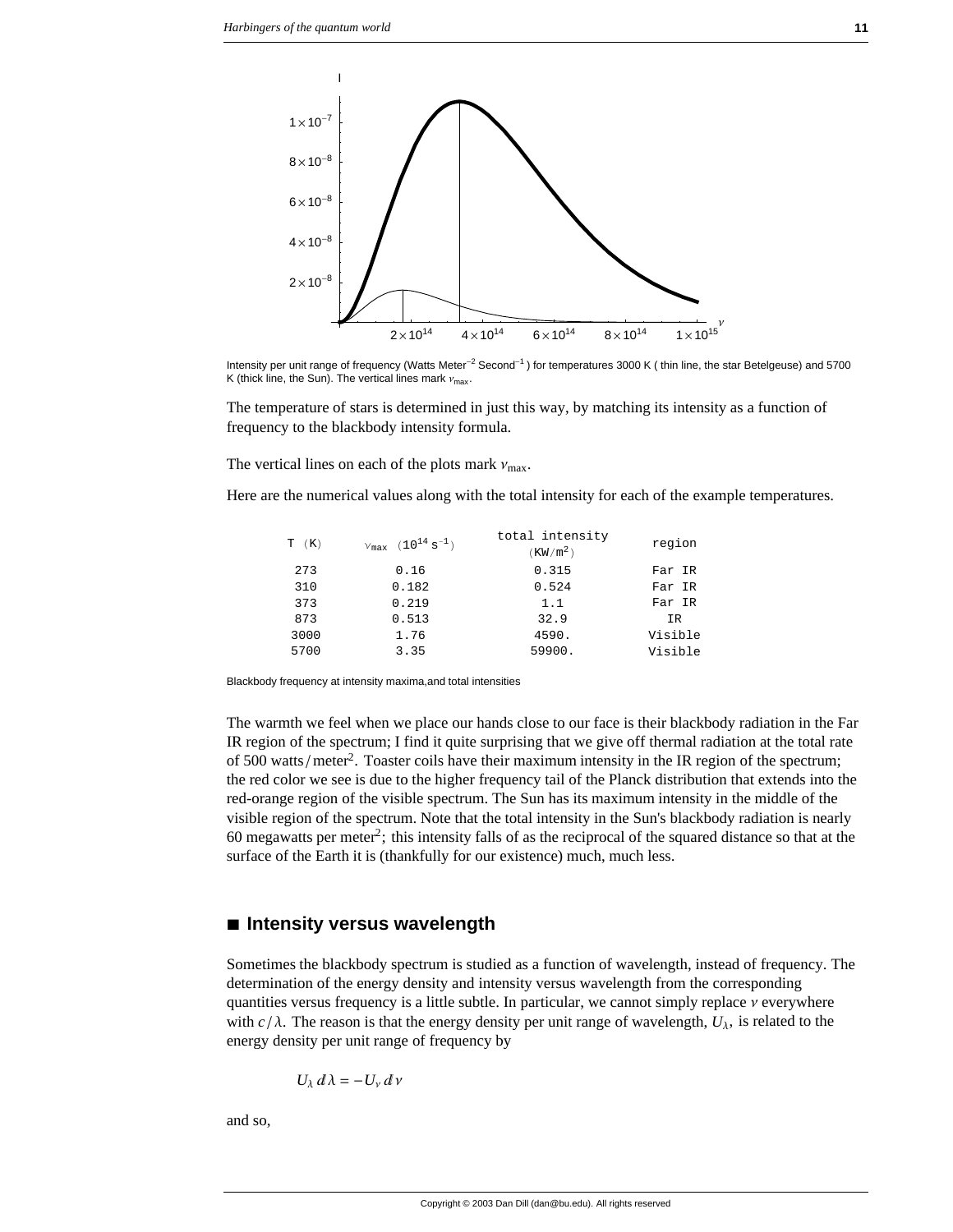$$
U_\lambda = -U_\nu \, \frac{d\, \nu}{d\lambda}
$$

The minus sign takes account of the fact that increasing wavelength  $(d\lambda > 0)$  corresponds to decreasing frequency ( $dv < 0$ ). The factor  $dv/d\lambda$  is the change on the frequency corresponding to a change in wavelength, in the limit that the wavelength change is tiny, divided by the tiny wavelength change,  $d\lambda$ . Here is how to evaluate it.

$$
\frac{d\nu}{d\lambda} = \left\{ \frac{\nu(\text{at }\lambda + d\lambda) - \nu(\text{at }\lambda) \} / d\lambda \right\}
$$

$$
= \left( \frac{c}{\lambda + d\lambda} - \frac{c}{\lambda} \right) / d\lambda
$$

$$
= \left( \frac{c\lambda}{(\lambda + d\lambda)\lambda} - \frac{c(\lambda + d\lambda)}{\lambda(\lambda + d\lambda)} \right) / d\lambda
$$

$$
= \left( \frac{c\lambda - c\lambda - c\,d\lambda}{\lambda^2 - \lambda\,d\lambda} \right) / d\lambda
$$

$$
= \left( \frac{-c}{\lambda^2 - \lambda\,d\lambda} \right)
$$

$$
= -\frac{c}{\lambda^2}
$$

In the last step, we use the fact that we are interested in values  $d\lambda$  that are tiny ("infinitesimally small") and so that the term  $\lambda d\lambda$  is negligible compared to  $\lambda^2$ . (This procedure illustrates a key idea of calculus, in which slopes—rise over run—are computed in the limit that the run is tiny.)

Using the expression for  $d\nu/d\lambda$ , we see that the two energy densities are related in a *nonlinear* way.

$$
U_{\lambda} = -U_{\nu} \frac{d \nu}{d \lambda} = U_{\nu} \frac{c}{\lambda^2}
$$

A consequence is that they are *not* simply proportional, and in particular their maxima occur at different positions, that is,  $\lambda_{\text{max}} \neq c / v_{\text{max}}$ . The energy density versus wavelength is

$$
U_{\lambda} = \frac{8 c h \pi}{\left(e^{\frac{c h}{k_{\mathrm{B}} T \lambda}} - 1\right) \lambda^5}
$$

The intensity wavelength distribution is

$$
I_{\lambda} = \frac{2 c^2 h \pi}{\left(e^{\frac{c h}{k_B T \lambda}} - 1\right) \lambda^5}
$$

The wavelength of the maximum energy density and intensity is

$$
\lambda_{\text{max}} = \frac{0.00289777 \text{ Kelvin Meter}}{T}
$$

Here is what the intensity wavelength distribution looks like for the temperature of freezing water, a human being, and boiling water.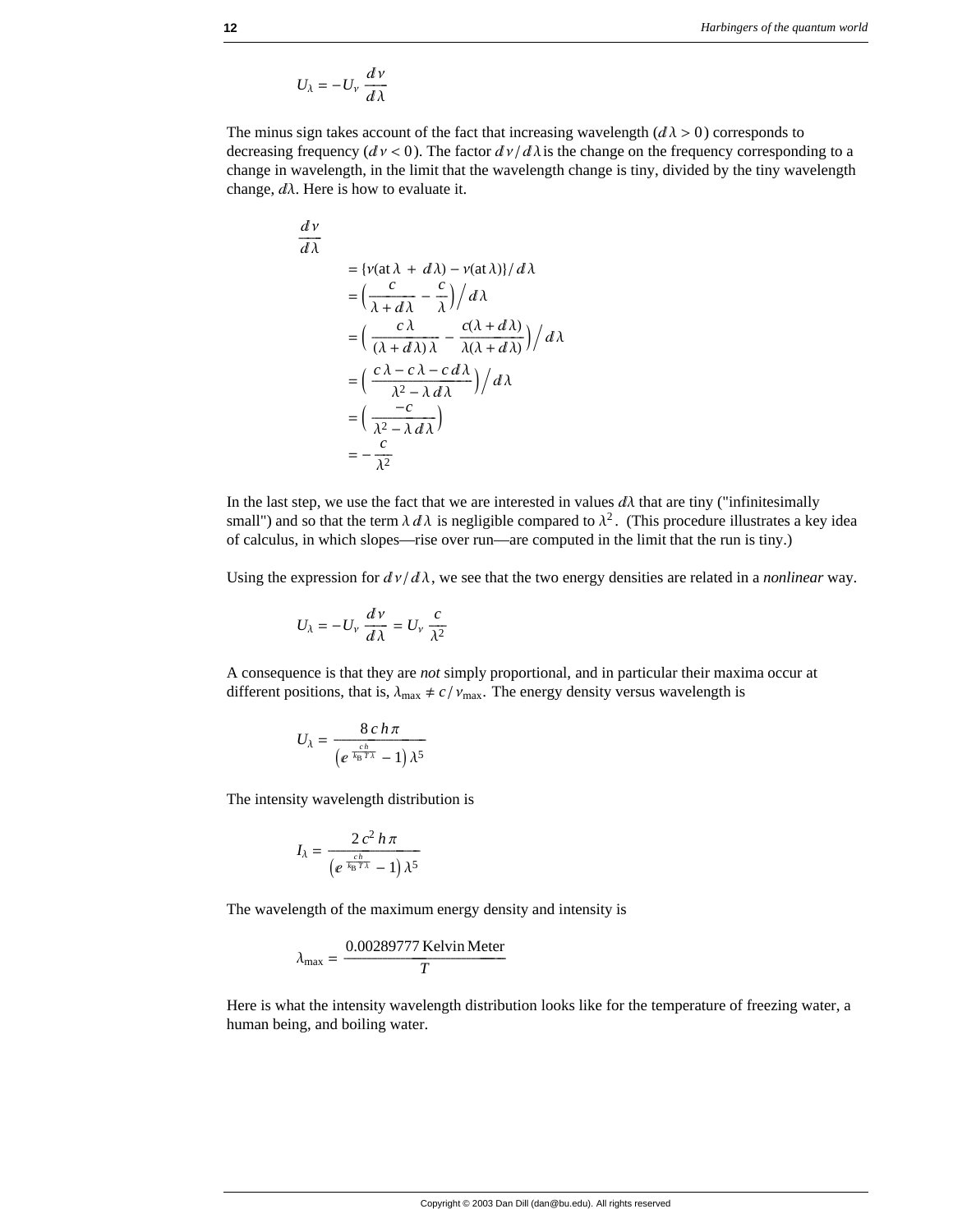

Intensity per unit range of wavelength (Watt Meter<sup>-2</sup> Meter<sup>-1</sup>) for temperatures 273 K (thin line, freezing water), 310 K (thick gray line, human body), and 373 K (thick black line, boiling water). The vertical lines mark  $\lambda_{\text{max}}$ .

It is instructive to compare this plot to the earlier plot of the intensity frequency distributions for the same temperatures. Note that *small wavelengths* correspond to *high frequencies* in the earlier plots of the intensity frequency distributions, and that as temperature increases the wavelength of the maximum intensity *decreases*. The negligible intensity at very small wavelengths (compared to  $c \, h / k_B T$ ) traces to Planck's quanta becoming very large at these wavelengths.

# **Photoelectric effect**

In the photoelectric effect electrons are ejected from a metal surface—a current is caused to flow—by shining light on the metal. Based on the wave properties of light, what might we expect to be the dependence of the ejection on the intensity and frequency of the light?

First, we might expect that no matter how low the frequency of the light, if it is intense (bright) enough, electrons will be ejected. Second, no matter how high the frequency of the light, we might expect that if the light is not intense enough, then no electrons will be ejected. Finally, we might expect that, at a given frequency, the more intense the light, the faster the ejected electrons will be moving after they leave the metal. It turns out that all three of these expectations are wrong. Here is what is observed.

- $\blacksquare$  If the frequency of the light is below a threshold value  $v_0$ , then *no electrons are ejected*, no matter how bright the light.
- † If the frequency of the light is above the threshold value, then *electrons are always ejected*, no matter how faint the light. Making the light weaker decreases the current, but there is always some current, no matter how weak the light.
- $\blacksquare$  The kinetic energy of the ejected electrons,  $m v^2 / 2$ , is proportional to the amount  $v - v_0$  by which the frequency of the light exceeds the threshold frequency.

These features of the photoelectric effect make no sense in terms of the wave picture of light.

We can illustrate the photoelectric effect by using light to discharge the plates of a zinc electroscope. The plates of the electroscope are charged by first creating a negative charge (excess electrons) on an amber rod, by rubbing it with fur, and then transferring the excess electrons to the zinc metal by touching the amber rod to the electroscope. The plates of the electroscope move away from one another because of the repulsion of the electrons on the movable plates.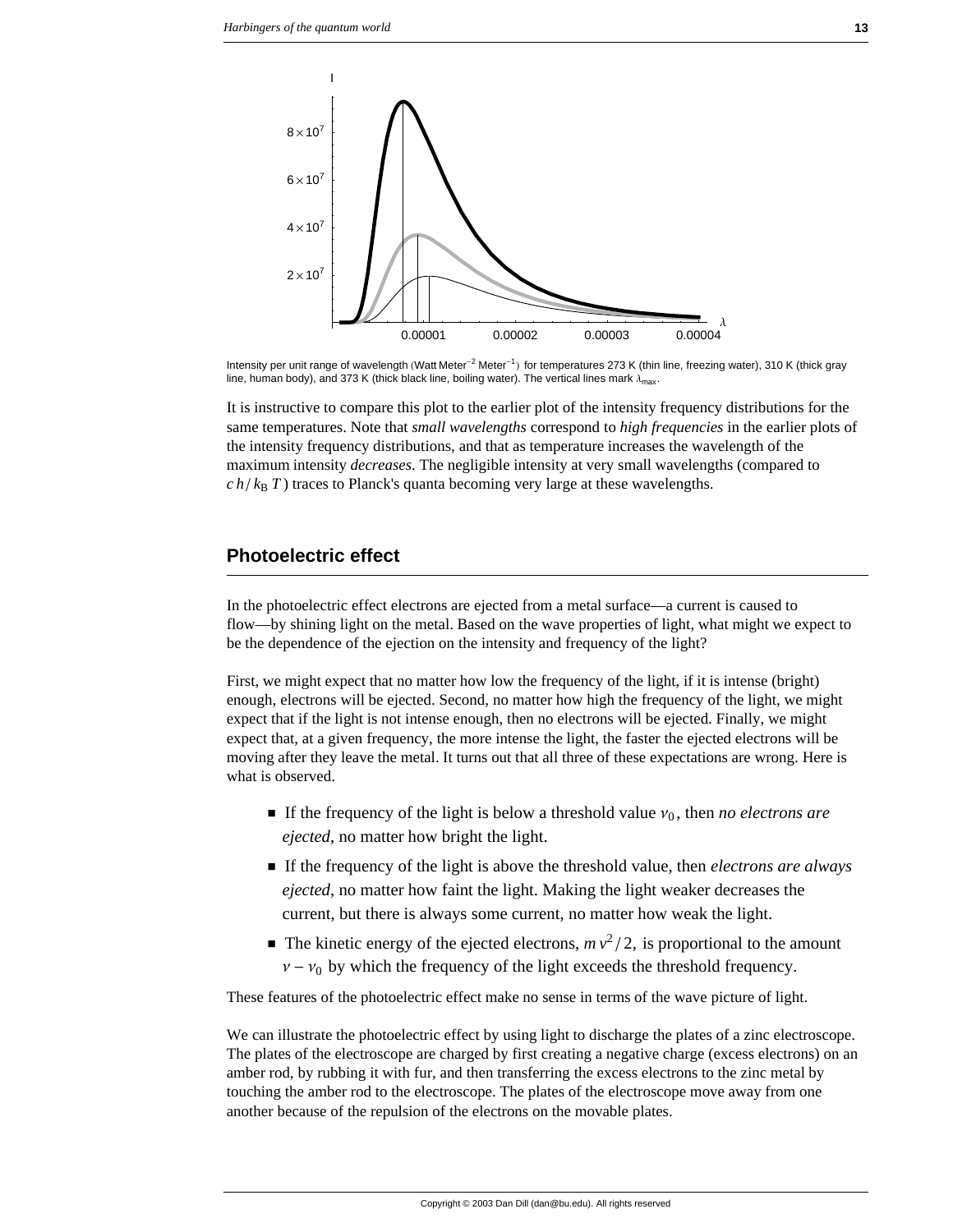When visible light is shone on the zinc plate, there is not loss of charge. However, when ultraviolet light is shown on the zinc plate, the charge quickly disappears, as shown by the plates of the electroscope coming together.

Evidently the threshold frequency if zinc is in the ultraviolet region of the spectrum.

#### **à Einstein's theory of the photoelectric effect**

Planck was able to understand the blackbody spectrum by assuming that energy is *stored* in light in packets (photons)  $h v$ . Einstein was able to understand the photoelectric effect by extending Planck's idea to assume that energy is *exchanged* between the light and matter in this same amount.

Einstein proposed that when light is absorbed by the metal it increases the energy of an electron by the Planck quantum,  $h v$ , and that  $h v_0$  of this energy is necessary to free the electron from the metal. The energy  $h v_0$  is known as the work function  $\Phi$  of the metal. The numerical value of the work function is different for each metal and is determined by measuring the threshold frequency  $v_0$ . The difference,  $h v - \Phi = h(v - v_0)$ , appears as kinetic energy of the electron,

$$
KE_{\text{max}} = \frac{m v^2}{2} = h v - \Phi
$$

If  $v < v_0$ , then there is not enough energy to remove the electron. Making the light brighter means that more electrons absorb light, but each one can absorb only h nu units of energy. The confirmation of Einstein's proposal is that the slope of the variation of kinetic energy with frequency turns out to be precisely Planck's constant *h*.

This is good point to note a common misconception, namely that the energy is transferred to the photoelectron by a "particle" of light. There is no such particle of light. What is being transferred to the electron is an amount of energy. The energy is transferred by the effect on the electron of the oscillating electric field of the light.

## **à Photoelectric effect example**

Light having a wavelength of

```
λlight = 2.50 10−7 Meter;
```
falls upon the surface of a piece of chromium in an evacuated glass tube. If the work function of the chromium is

**ΦCr = 7.21 10−<sup>19</sup> Joule;**

determine (a) the maximum kinetic energy of the emitted photoelectrons and (b) the speed of the photoelectrons having this maximum kinetic energy. (Oxtoby and Nachtrieb, 2e, problem 13.13.)

The kinetic energy of the photoelectrons is the amount by which the energy of the light ,

 $E_{\text{light}} = h \cdot d / \lambda_{\text{light}}$ ;

 $(7.95 \times 10^{-19})$  Joule

exceeds the work function of the metal.

 $KE_{electron} = E_{light} - \Phi_{Cr}$ ;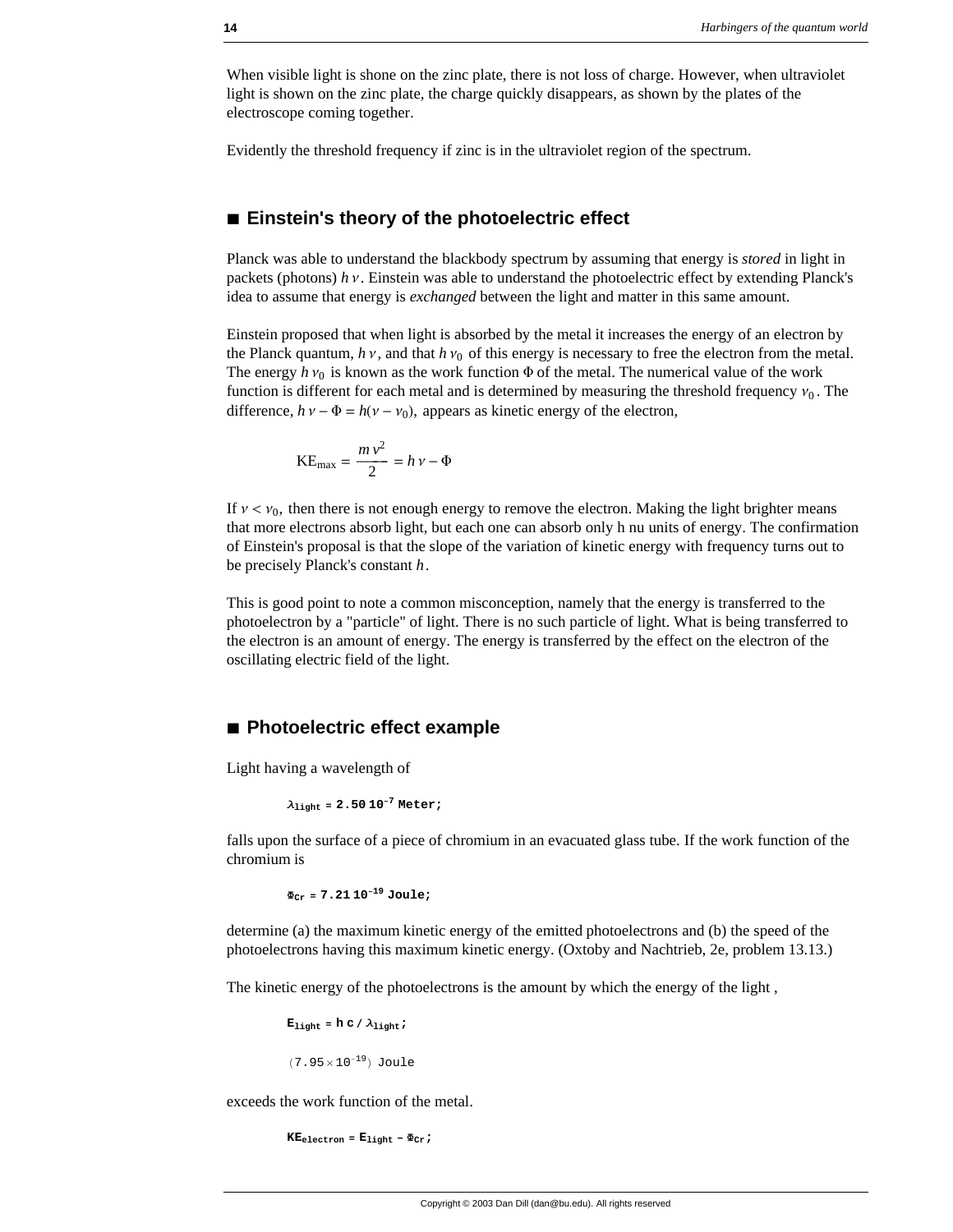$(7.36 \times 10^{-20})$  Joule

The kinetic energy is  $mv^2/2$ , and so velocity is given in terms of kinetic energy by  $v = \sqrt{2 \text{ KE}_{\text{electron}}/m}$ . Therefore the velocity of the photoelectrons is

$$
\frac{(4.02\times10^5) \text{ Meter}}{\text{Second}}
$$

This velocity is so large it is difficult to have a feel for it. One way to do so is to compare it to the speed of light.

```
ratio = v/c;0.00134
```
This shows that the photoelectrons are moving no faster than about a one tenth of a percent of the speed of light.

Another way to assess the photoelectron velocity is to see how long it would take an electron moving at this maximum velocity to travel from Boston to Chicago, a distance of about 1000 miles.

time = 1000 Mile × 5280 
$$
\frac{\text{Feet}}{\text{Mile}} \times 0.3048 \frac{\text{Meter}}{\text{Feet}} / \text{v}
$$

4. Second

—just four seconds! That is fast indeed.

Here is a question for you. Will some photoelectrons have velocity less than the maximum velocity? If so, what could cause them to have a correspondingly lowered kinetic energy?

## **Bohr model of one-electron atoms**

The one-electron atom is the simplest quantum mechanical system is chemistry. Its properties, summarized at the end of these notes, provide the intuition for how more complicated, many-electron atoms behave.

The classical picture of the atom, first articulated by Rutherford, is a "planetary" model, consisting of a negatively charged electron held in orbit at a radius of about  $10^{-8}$  cm from a positively charge nucleus that itself is only about  $10^{-12}$  cm across.

The problem with this picture, which Rutherford immediately appreciated, is that since the electron has a charge, its motion should do work on other charges, by causing them to move in response to its changing distance from them as it moves in its orbit. That is, the atom should give off light (remember, light is an oscillating electric field) of frequency equal to the number of times a second the electron orbits the nucleus. Such light emission—such work on other charges—takes energy, and the result is the electron must lose energy, "fall" closer to the nucleus, lose more energy as light of ever increasing frequency as the electron orbits faster and faster, fall still closer, and so on until it collapses into the nucleus. That is, the Rutherford model predicts that electrons in atoms should give off a burst of light with a rainbow of frequencies as the atom annihilates itself, and this process should take no longer than about a second.

Now, atoms *do* give off light, but only at precisely defined frequencies, and they certainly do *not* collapse with a burst of light. So, the planetary model of the atom seemingly implied by Rutherford's experiments presents us with a conundrum. The resolution of the conundrum is a crucial signpost on the way to the quantum theory of matter.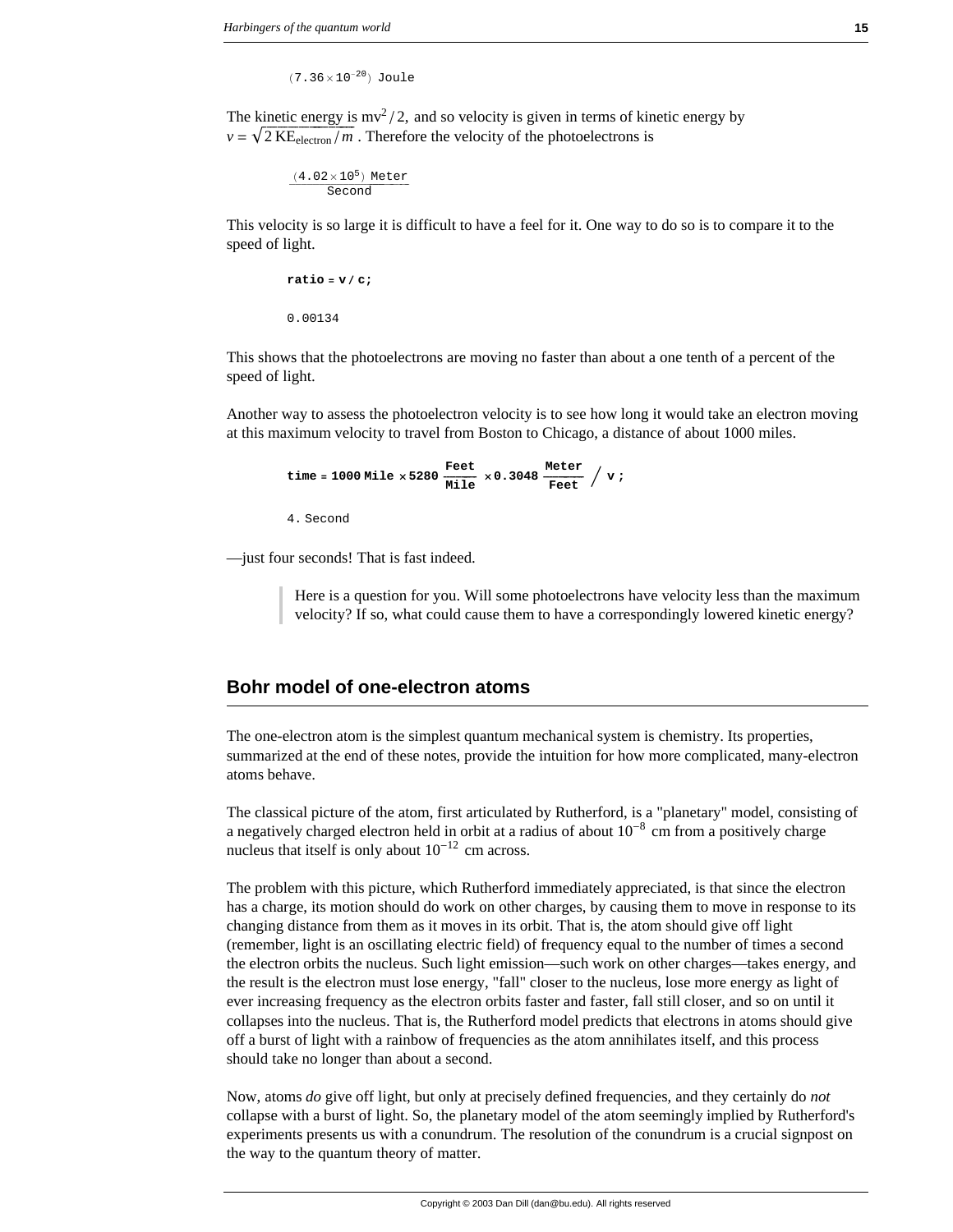# **à Rydberg formula**

The frequency,  $v$ , of light emitted or absorbed from one-electron atoms is given by the *Rydberg formula*,

$$
c\,\left(\frac{1}{n1^2}\,-\,\frac{1}{n2^2}\,\right)\,Ry\;Z^2
$$

The numbers n1 and n2 can have any positive integer values, with the restriction that  $n1 < n2$ . The constant *Ry* is known as the *Rydberg constant*; its value is

 $\frac{1.09737 \times 10^7}{\text{Meter}}$ 

*Z* is the charge on the nucleus; for example, H has  $Z = 1$ , He<sup>+</sup> has  $Z = 2$ , and Li<sup>2+</sup> has  $Z = 3$ . The frequencies for n1 = 1and n2 = 2, 3, … are known as the *Lyman series*, and the frequencies for n1 = 2 and n2 = 3, 4, … are known as the *Balmer series*.The wavelengths of the first several lines of the Balmer series for hydrogen are

656. NanoMeter 486. NanoMeter 434. NanoMeter 410. NanoMeter 397. NanoMeter

The longest wavelength seen in the Balmer series (for  $n^2 = 3$ ) is in the red region of the spectrum and the shortest wavelength (for  $n2 = \infty$ ) is just on the edge of the boundary between the visible and UV regions of the spectrum.

> What are the first five lines of the Lyman series? What region of the spectrum do the occur in?

Why do you think the Balmer series was the first to be discovered?

In what region of the spectrum do the lines of the series with  $n_1 = 3$  occur?

# **à Bohr's approach**

Bohr, working as a post doctoral student with Rutherford, took on the task of reconciling the planetary, orbital picture of the atom with the frequencies of light that one-electron atoms emit and absorb, and with the fact that atoms do not collapse.

Bohr began by interpreting the Rydberg formula in terms of an *energy change* of the atom. That is, he knew from Planck's analysis of thermal (blackbody) radiation, that if the atom gives off (or absorbs) light of frequency  $\nu$ , then, by energy conservation, there must be a corresponding change in the energy of the atom equal to  $h\nu$ . Using the Rydberg formula, this energy change of the atom is equal to

$$
c \; h \; \Big( \frac{1}{n1^2} - \frac{1}{n2^2} \Big) \; Ry \; Z^2
$$

Bohr interpreted this expression as the difference of two possible energies of the electron in the atom. That is, he wrote the general expression for the energy of an electron in a one-electron atom as

$$
E_{quantal} [Z_{-}, n_{-}] := -h c R y Z^2 \frac{1}{n^2} ;
$$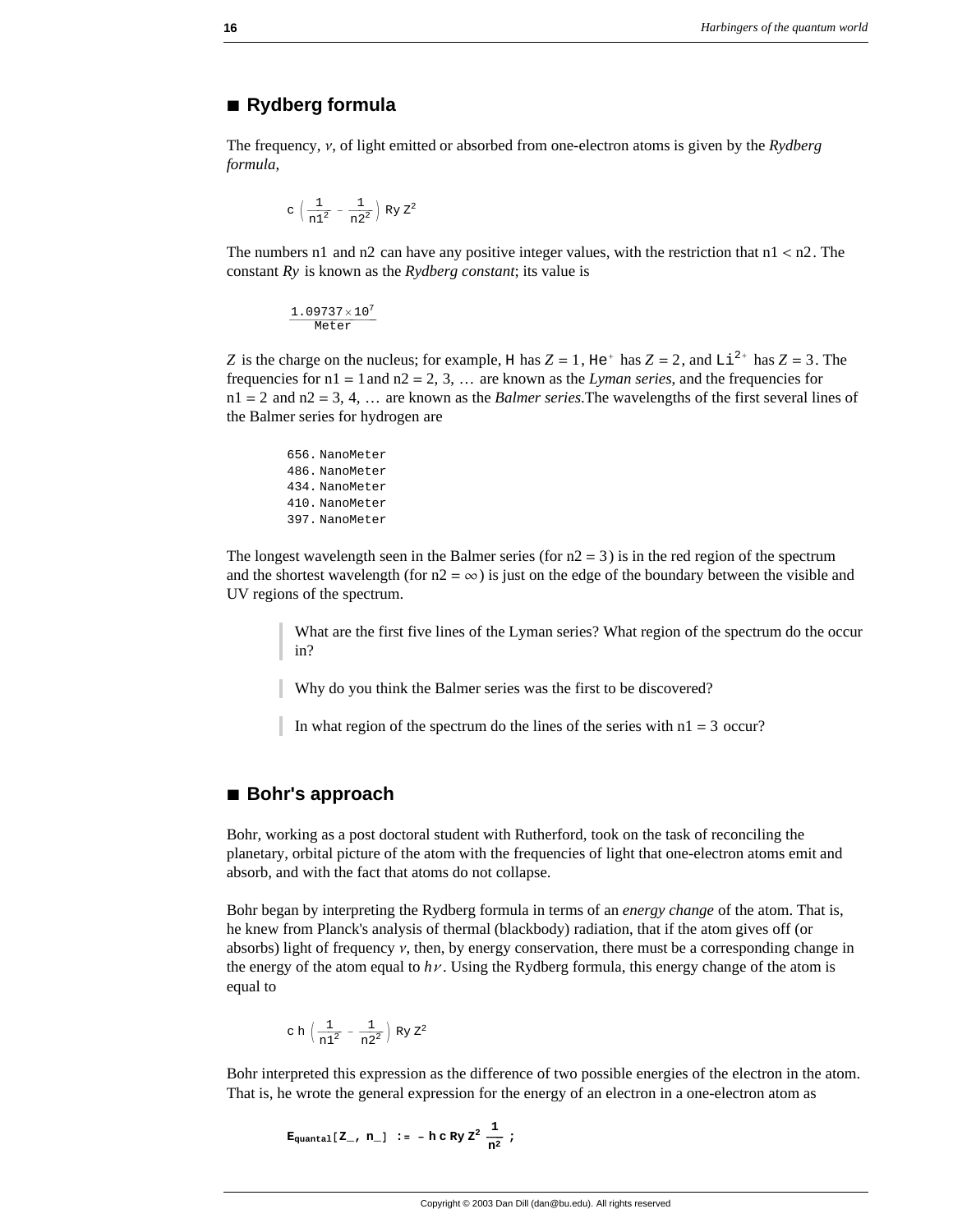We call this energy *E*quantal to remind us that it can have only *discontinuous values*, since the *quantum number n* can only have positive *integer* values. Bohr then interpreted the Rydberg formula as the *difference* of two quantal energies,

```
∆Eatom@Z, ninitial, nfinalD m Equantal@Z, nfinalD − Equantal@Z, ninitialD êê Simplify
True
```
To emphasize the change in energy, here the quantum numbers are relabeled as  $n_{initial}$  and  $n_{final}$ .

c h Ry Z<sup>2</sup>  $\left(-\frac{1}{n_{\mathrm{final}}^2} + \frac{1}{n_{\mathrm{initial}}^2}\right)$ 

One aspect of these formulas that can be confusing is determining whether the positive integer  $n_{initial}$ is greater or smaller than the positive integer  $n_{final}$ . If the atom gives off light, then it has lost energy. This means that  $\Delta E_{\text{atom}}$  is negative and so that  $n_{\text{initial}} > n_{\text{final}}$ . If the atom absorbs light, then it has gained energy. This means that  $\Delta E_{\text{atom}}$  is positive, and so that  $n_{\text{initial}} < n_{\text{final}}$ .

Another aspect of these formulas that can be confusing is that they are defined so that *E*atrom is always negative. More stable energies correspond to *more negative* values, that is, *lower* values of the positive integer *n*. The lowest (most negative) energy value is for  $n = 1$ ,

```
E_{\text{lowest}} = E_{\text{quantal}}[Z, 1]−c h Ry Z2
```
Less stable energies correspond to *less negative* values, that is, *higher* values of the positive integer *n*. The highest possible energy value is for  $n = \infty$ ,

```
\mathbf{E}_{\text{highest}} = \mathbf{E}_{\text{quantal}}[Z, \infty]0
```
This shows that the zero of energy is defined to correspond to  $n = \infty$ . The amount of energy required to ionize an electron from the lowest energy level is therefore

**Ehighest − Elowest** c h Ry  $Z^2$ 

We can generalize this expression to get an expression for the *ionization energy*, the energy required to ionize an electron, for the level with quantum number *n*,

```
\mathbf{E}_{\text{ionization}}[\mathbf{Z}_\text{I}, \mathbf{n}_\text{I}] := \mathbf{E}_{\text{highest}} - \mathbf{E}_{\text{quantal}}[\mathbf{Z}, \mathbf{n}];
E_{\text{ionization}}[Z, n]rac{\text{c h Ry } Z^2}{n^2}
```
This expression shows that the ionization energy is inversely proportional to the square of the quantum number *n* and proportional to the nuclear charge *Z* . Thus, for example, the ionization of  $H(n = 1)$  is four times greater than that of  $H(n = 2)$ , while the ionization of  $He(n = 1)$  is four times greater than that of  $H(n = 1)$ .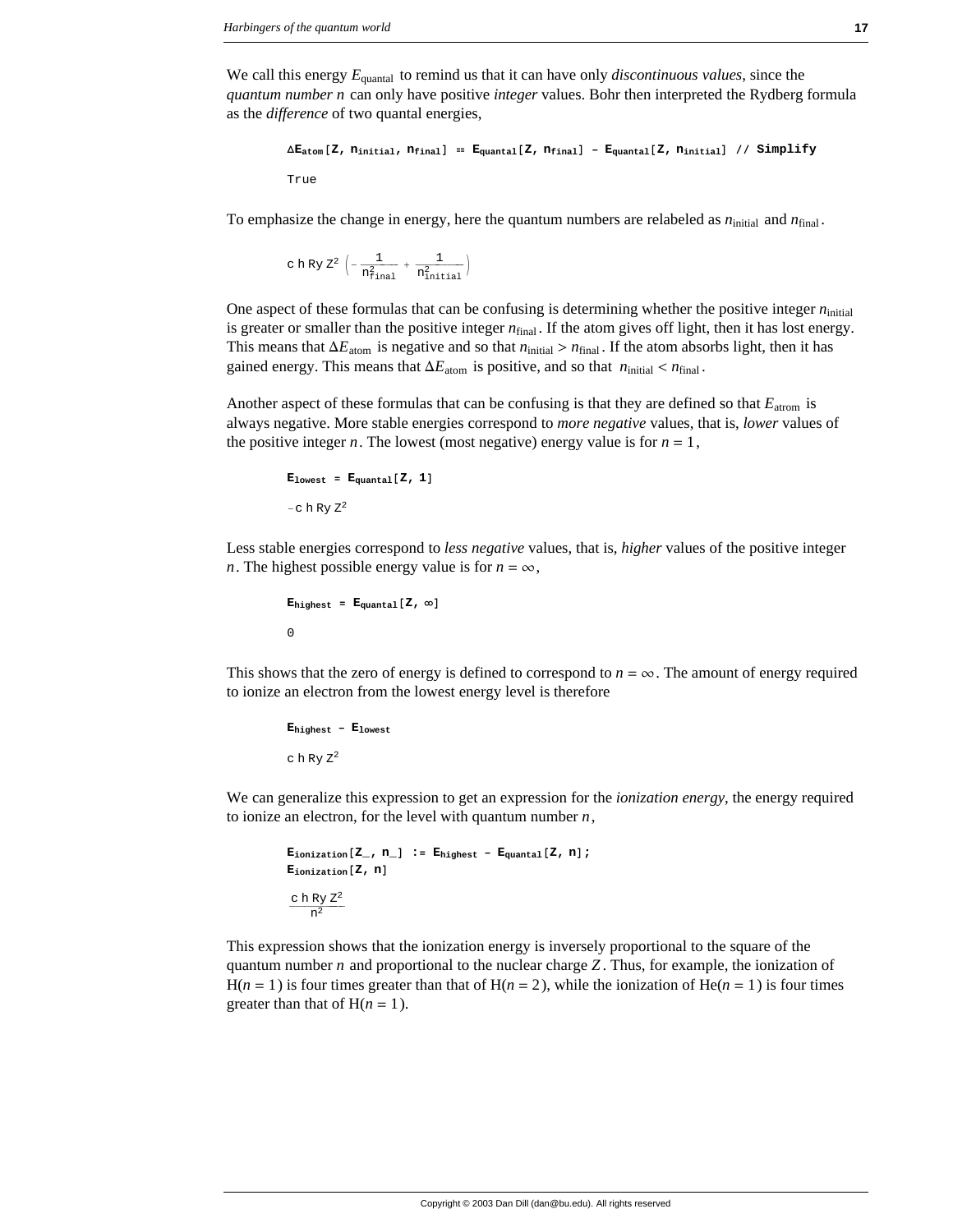What happens if light of energy less than the ionization energy is shown an atom, if the energy of the light does not equal to one of the possible values of  $\Delta E_{atom}$ ?

What happens if light of energy more than the ionization energy is shown an atom?

Assume an electrical discharge is passed through a container of hydrogen gas, so that the molecules are dissociated into hydrogen atoms in different states of excitation. When light of fixed frequency  $v = 2 c Ry$  is shown on the gas of atoms, electrons are ejected from the atoms. Predict, in the form of a sketch, how the number of ejected electrons depends on their kinetic energy. Your sketch will be an example of what is known as a photoelectron spectrum, and the general procedure is called photoelectron spectroscopy.

#### **Classical electron energy**

So far, the analysis of the possible energies of the electron in a one-electron atom has been based on the experimentally determined Rydberg formula for the light frequencies, interpreted according to Planck's quantum hypothesis. A different way to get an expression for the energy of an electron in a one-electron atom is to treat it in a planetary model, namely to balance the Coulomb attraction between the electron and the nucleus,

$$
\mathbf{F}_{\text{Coulomb}} = -\frac{\mathbf{Z} e^2}{4 \pi \epsilon_0 \mathbf{r}^2};
$$

by the centrifugal repulsion of experienced by the electron due to its motion around the nucleus,

$$
F_{centrifugal} = \frac{m v^2}{r};
$$

The sum of these forces must be zero, and using this requirement, we can solve for the squared velocity of the electron in terms of its distance from the nucleus. The result is

**vRule**

$$
\{v \to \frac{e \sqrt{Z}}{2 \sqrt{m} \sqrt{\pi} \sqrt{r} \sqrt{\epsilon_0}}\}
$$
  
vsquared =  $v^2 / .$  vRule  

$$
\frac{e^2 Z}{4 m \pi r \epsilon_0}
$$

Next, we can write the total energy of the electron as the sum of the kinetic energy of its motion around the nucleus and the potential energy of the electron-nucleus attraction.

$$
E_{classical} = \frac{mv^2}{2} - \frac{Ze^2}{4 \pi \epsilon_0 r};
$$

Finally we can use the expression for the squared velocity to rewrite the total energy as

$$
-\,\frac{e^2\,\,Z}{8\,\,\pi\,\,r\,\,\varepsilon_0}
$$

#### **Comparing the classical and quantal electron energies**

We now have two alternative expressions for the electron energy, the classical expression,

 $-\,\frac{e^2\;Z}{8\,\pi\,r\,\epsilon_0}$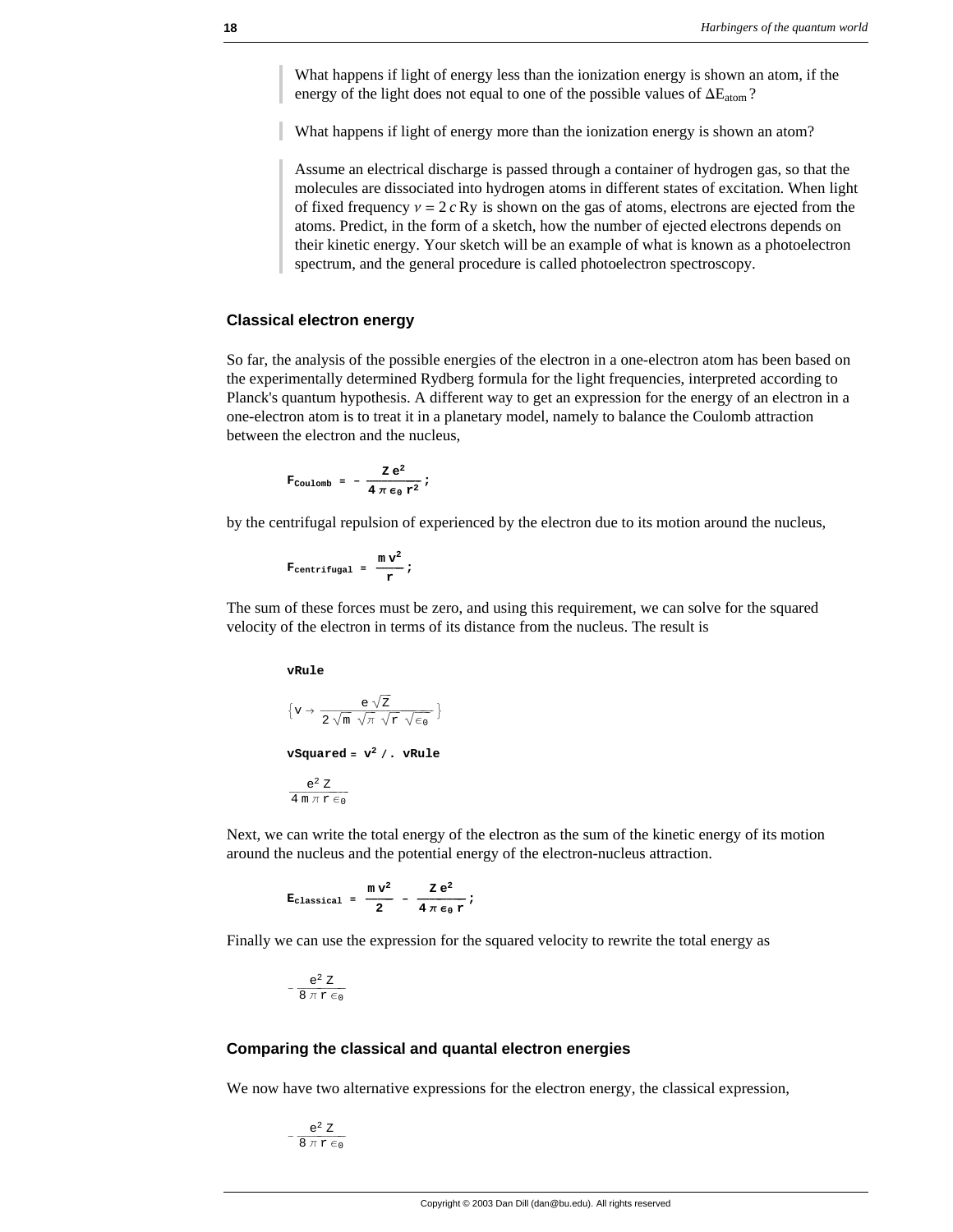and the quantal expression

$$
-\,\frac{c\;h\;R y\;Z^2}{n^2}
$$

By setting these equal, we get an expression for the Rydberg constant.

$$
\frac{e^2\;n^2}{8\;c\;h\;\pi\;r\;Z\;\varepsilon_0}
$$

Now, let's look at this result closely. It is an expression for a quantity that is a constant (the Rydberg constant), and yet it contains three variable quantities: the square of the quantum number  $n$ , and the distance *r* of the electron from the nucleus, and the nuclear charge *Z* . The only way this expression can evaluate to a constant is if the ratio  $n^2/rZ$  itself is a constant. The constant has the units of reciprocal length (since *n* and *Z* are unitless), so let's write it as the reciprocal of a length,  $a_0$ . That is, the distance of the electron from the nucleus must satisfy

$$
\frac{n^2\,a_0}{Z}
$$

The as yet undetermined constant of proportionality, *a*<sup>0</sup> , is known as the *Bohr radius*. It is the smallest distance and electron can be from the nucleus in a hydrogen atom  $(n = 1, Z = 1)$ .

#### **Determining the Bohr radius and so the Rydberg constant**

If we can determine the value of the Bohr radius,  $a<sub>0</sub>$ , we will be able to calculate the possible values of the distance of the electron from the nucleus, or, equivalently, we will be able to calculate the value of the Rydberg constant without having to use experimental data.

At this point, however, Bohr did not have enough information to proceed. What he had was a relation between the classical energy and the quantal energy, but this relation depends on *two* unknown constants, the Rydberg constant and the Bohr radius. To solve for these two quantities, Bohr needed a second, independent relation between them.

Bohr got the needed second relation between the Rydberg constant and the Bohr radius by an profoundly inspired assumption. Since classical physics works for ordinary objects that we can see and manipulate in the laboratory, Bohr assumed that all of the strangeness of the one-electron atom would disappear in the limit that the atom were very large. Bohr applied this assumption, known today as the Bohr correspondence principle, in the following way: Bohr assumed that the frequency of light emitted when the electron changes quantum number by one unit, must equal the orbital frequency of a classically orbiting electron *in the limit that the atom becomes macroscopic in size*, that is, in the limit that the quantum number *n* becomes very large.

The classical orbital frequency is the reciprocal of the time required for an electron to make one orbit of the nucleus,

$$
v_{\text{classical}} = \frac{1}{t_{\text{classical}}} = \frac{\text{orbital velocity}}{\text{circumference}}
$$

Using the expression for the squared velocity and the expression for the allowed electron-nucleus distances, we can evaluate this expression to be

$$
\frac{6.57968 \times 10^{15} \text{ Z}^2}{n^3 \text{ Second}}
$$

The key point is that this frequency does *not* correspond to the observed frequency for low values of *n*, that is, when the atoms is small, but it *does* converge to the observed frequency for transitions between adjacent orbits (adjacent values of *n*) as *n* becomes very large. Here is an illustration of this,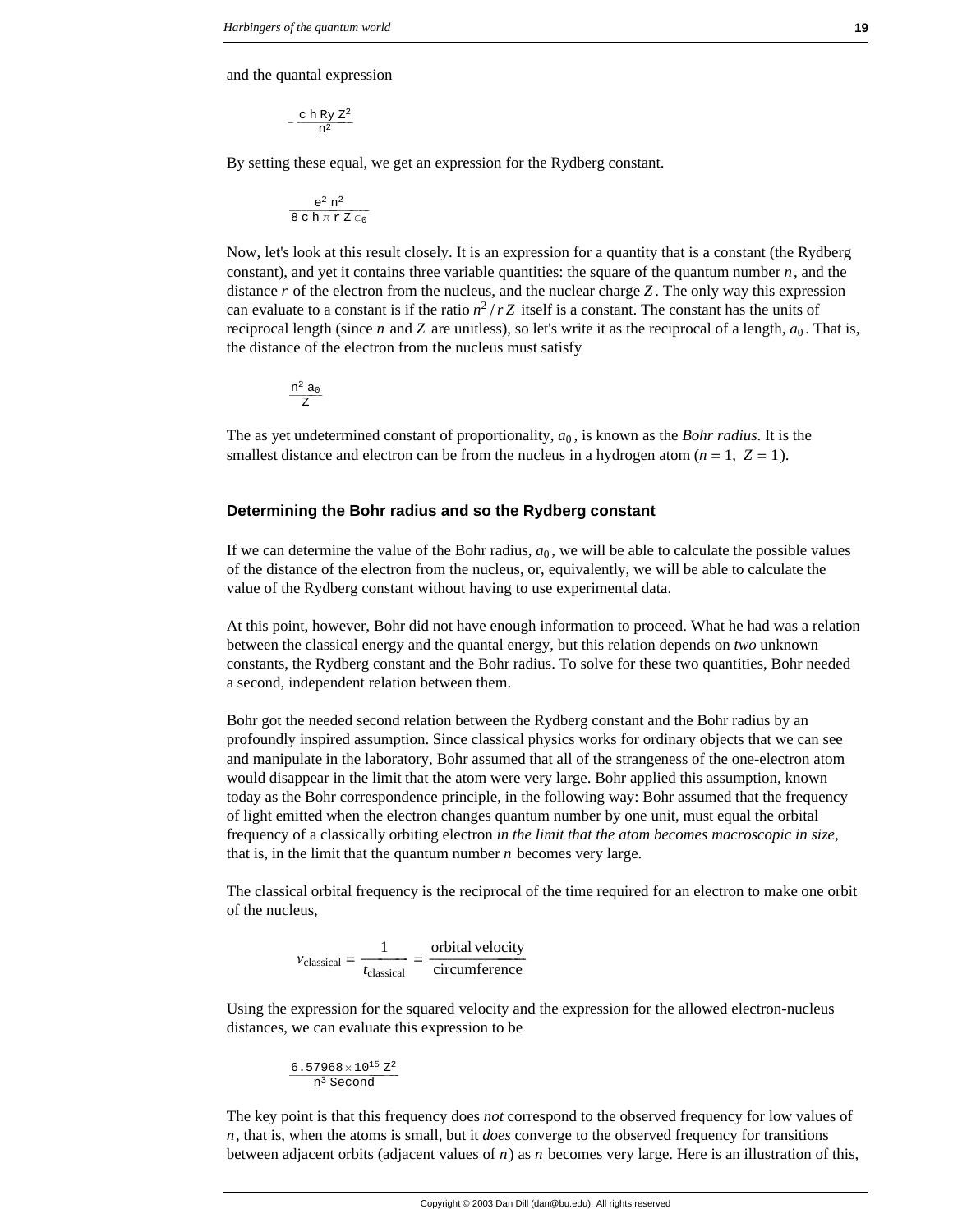for five orders of magnitude of the quantum number *n*, for  $Z = 1$  (the classical and quantal frequencies are each proportional to  $Z^2$  and this factor has been divided out in the results),

```
n \vee classical (Hz) \vee quantal(Hz)<br>1 6.57968×10<sup>15</sup> 2.46738×10<sup>15</sup>
1 6.57968\times10<sup>15</sup>
10 6.57968\times10<sup>12</sup> 5.70964\times10<sup>12</sup>
100 6.57968\times10<sup>9</sup> 6.48229\times10<sup>9</sup>
1000 6.57968\times10<sup>6</sup> 6.56983\times10<sup>6</sup>
10000 6579.68 6578.7
```
For  $n = 100$ , the results agree to two significant figures, and by  $n = 1000$  the results agree to five significant figures.

Having established this correspondence between the quantal and classical frequencies in the limit of large *n*, Bohr next expressed it algebraically to get the second relation between the *two* unknown constants, the Rydberg constant and the Bohr radius. Here are the details.

We begin by first constructing the frequency equality. The expression for the Rydberg frequency for the  $n \to n + 1$  transition in the limit of large *n*. The Rydberg frequency expression for the  $n \to n + 1$ transition is

$$
\frac{c\ (1+2\ n)\ Ry\ Z^2}{n^2+2\ n^3+n^4}
$$

For  $n \gg 1$ , the factor  $1 + 2n$  in the numerator is approximately 2*n*, and the denominator is approximately  $n^4$ . This means that for  $n \gg 1$ , the Rydberg frequency for the  $n \rightarrow n + 1$  is approximately

$$
\frac{2\ c\ Ry\ Z^2}{n^3}
$$

Bohr's hypothesis is that this expression must be equal to the classical frequency for large *n*. The analytical expression for the classical frequency

$$
\frac{e\;\sqrt{z}}{4\;\sqrt{\text{m}}\;\,\pi^{3/2}\;r^{3/2}\;\sqrt{\varepsilon_0}}
$$

Equating this classical frequency expression to the large-*n* quantal frequency expression, and using our earlier expression for the Rydberg constant, we can solve for the relation between the electron-nucleus distance and the quantum number *n*.

$$
\Big\{r\to\frac{h^2\;n^2\;\varepsilon_0}{e^2\;\textrm{m}\;\pi\;Z}\,\Big\}
$$

From our earlier comparison of the classical and quantal energies, we also have the independent, alternative relation between *n* and the Bohr radius,

$$
\Big\{r\to \frac{n^2\;a_0}{Z}\,\Big\}
$$

Using these together, we can solve for the Bohr radius,

$$
\Big\{a_0\to\frac{h^2\in_0}{e^2\,\mathfrak{m}\,\pi}\,\Big\}
$$

#### **Numerical values of Bohr radius and Rydberg constant**

We have obtained the expression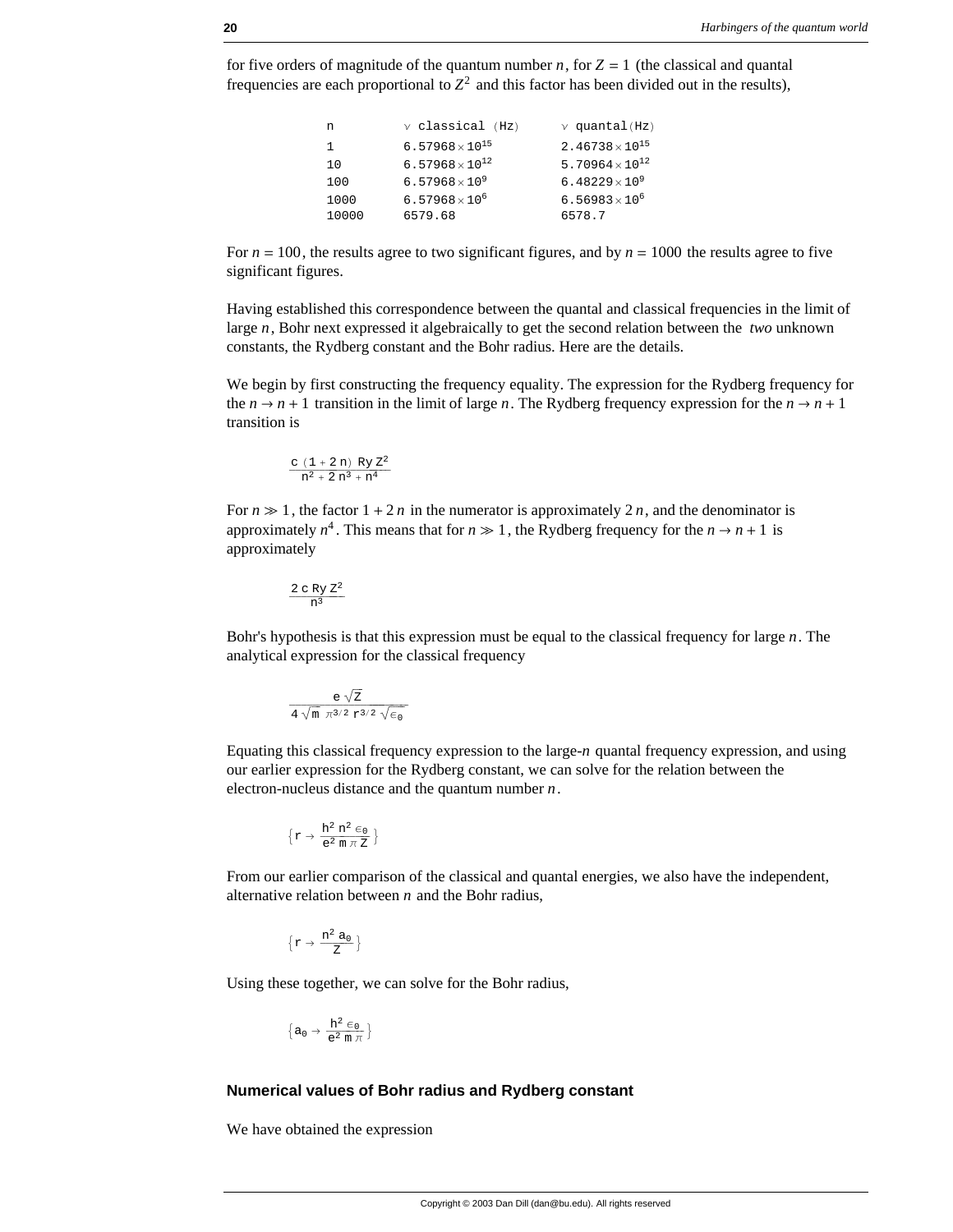$\frac{h^2 \epsilon_0}{e^2 \, m \, \pi}$ 

The value of the Bohr radius is

5.29177× 10−<sup>11</sup> Meter

This is a key quantity in chemistry, the minimum size of the hydrogen atom.

We can now also get an expression for the Rydberg constant in terms of only fundamental constants,

 $Ry$ Expression =  $Ry$ Expression  $/$ . n  $\rightarrow \sqrt{r Z / a_0}$   $/$ . a0RuleBohr

 $\frac{e^4 \text{ m}}{8 \text{ c} \text{ h}^3 \in_0^2}$ 

The value of the Rydberg constant

 $\frac{1.09737 \times 10^7}{\text{Meter}}$ 

agrees exactly with the value determined from experiment.

# **à Summary of one-electron atom properties**

Here is the summary of the results for one electron atoms.

| Ouantity       | Expression                         | Value                                 |
|----------------|------------------------------------|---------------------------------------|
| a <sub>0</sub> | $\frac{h^2 \epsilon_0}{e^2 m \pi}$ | $5.29177 \times 10^{-11}$ Meter       |
| Υ              | $n^2 a_0$                          | 5.29177×10 <sup>-11</sup> Meter $n^2$ |
| Ry             | $e^4$ m<br>$8ch^3 \epsilon_0^2$    | $1.09737 \times 10^7$<br>Meter        |
| F.             | ch Ry $Z^2$                        | $2.17987 \times 10^{-18}$ Joule $Z^2$ |

# **de Broglie model of one-electron atoms**

Bohr's analysis of one-electron atoms requires that the electron can be only at certain distances from the nucleus, given by

$$
r = \frac{n^2 a_0}{Z}
$$

where the Bohr radius is

5.29177× 10−<sup>11</sup> Meter

*Z* is the atomic number of the nucleus and *n* is a positive integer. This restriction to only certain distances is key not only to accounting for the observed spectrum of one-electron atoms, but also for the fact that the electron does not spiral into the nucleus and so that the atom does not collapse.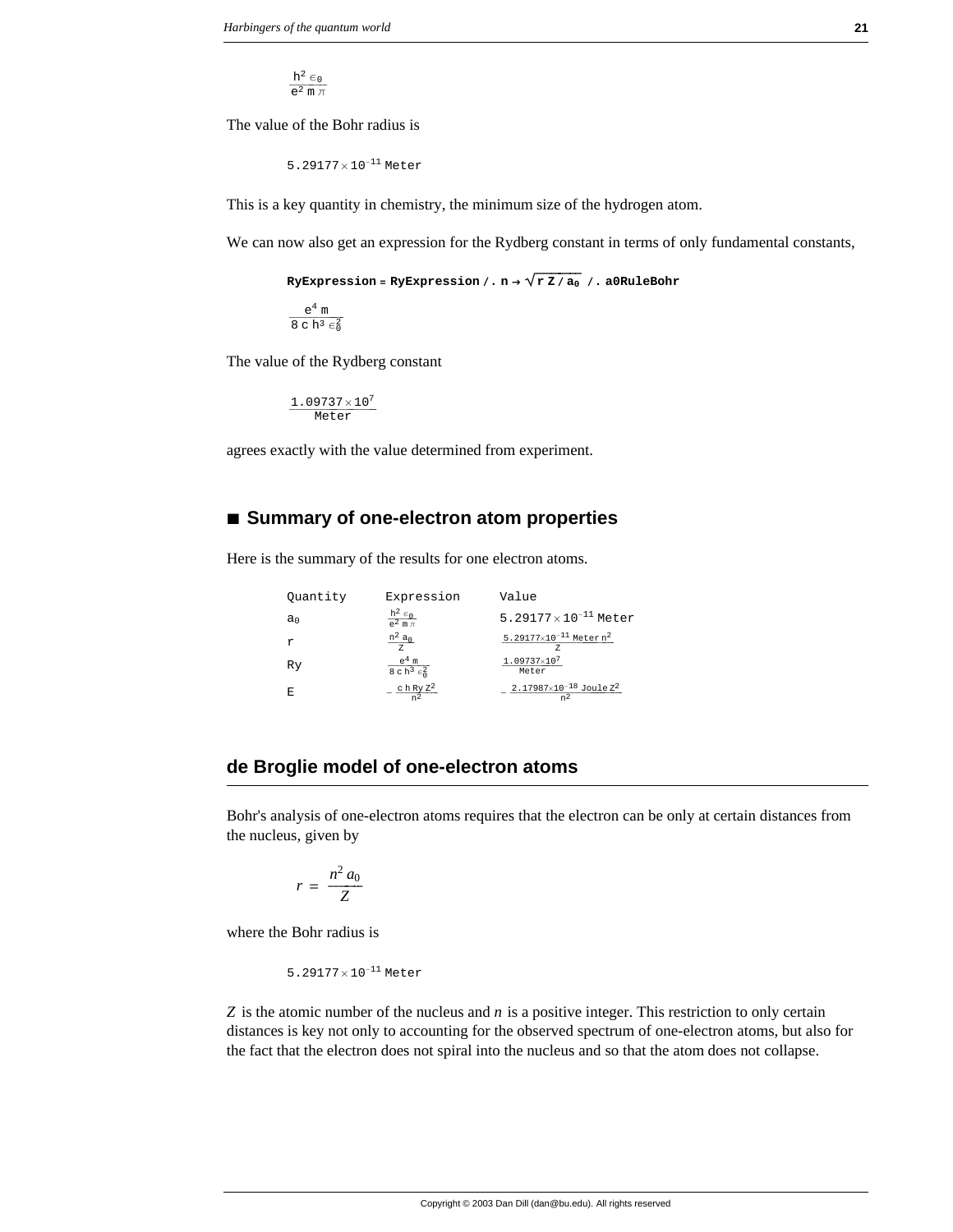Bohr was *not* able to give a physical basis for the restriction of the electron-nucleus distance to only certain values. The first step in understanding the origin of this key restriction was provided by de Broglie. de Broglie's extraordinary idea was that the electron has an associated wavelength, and that the Bohr restriction was just what is required so that the electron "wave" (leaving aside for now what on earth about the electron, a particle, could be waving) does not destructively interfere with itself.

de Broglie was guided to the idea that matter has an associated wavelength (which we know today to be the wavelength of the oscillations in the *probability amplitude*, or *wavefunction*), by combining Planck's hypothesis, that energy is stored in light in packets of size  $h v$ , with Einstein's adaptation of the Planck energy quantum to the photoelectric effect and the result from Einstein's theory of special relativity, that matter and energy are equivalent.

# ■ **Particles of light, waves of matter**

What de Broglie achieved was the synthesis of the energy quantum  $h v$  and special relativity. Here are some details on de Broglie's approach.

Planck proposed that energy is *stored in light* in increments,  $h v$ , proportional to the frequency of the light. Einstein showed that energy from the light is *exchanged with matter* in these increments, then the photoelectric effect can be understood.

At about the same time Einstein also proposed his *special theory of relativity*, based on the experimental finding that light always has the same speed, independently of the speed of the source of the light. This does not seem to have much to do with the quantum nature of matter, but in fact de Broglie was able to combine Planck's quantum with Einstein's special theory of relativity to make the extraordinary prediction that matter has wave properties. This prediction, soon confirmed experimentally, was the watershed of our understanding of the wave nature of the quantum world.

To understand de Broglie's idea, we need some background on Einstein's *theory of special relativity*. Einstein developed his theory as an exploration of how it could be that light always has the same speed, whether the light source is moving or not.

To see how strange this behavior of light is, let's imagine instead that we fire a bullet from a gun just as Superman flies by at the speed of the bullet (being Superman, he could go faster, of course!). Since Superman has matched his speed to that of the bullet, to him the speeding bullet appears to be standing still. Now, if instead of firing a bullet, we set of a flash bulb just as Superman flies by, Superman being Superman, he'll naturally speed up to catch the light. The most amazing thing, however, is that no matter how fast Superman goes, the light recedes from him at exactly the same speed as it recedes from us. From Superman's point of view of the light from the flash bulb, it as if he is standing still, no matter how fast he is going! For some reason, light seems to disobey the rules about the speed of a projectile being relative to its source!

> *Perhaps the finest introduction to these ideas is Edwin F. Taylor and John Archibald Wheeler,* Spacetime Physics: Introduction to Special Relativity, *2nd edition (1992) W H Freeman & Co.; ISBN: 0716723271. The extension by Einstein to reference frames accelerating with respect to one another is called general relativity, and a very accessible treatment of the key consequences of general relativity is Edwin F. Taylor and John Archibald Wheeler,* Exploring Black Holes: Introduction to General Relativity, *1st edition (2000), Benjamin/Cummings; ISBN: 020138423X*

The essence of Einstein's theory to account for this very strange behavior of light is the remarkable prediction that *time proceeds at different rates* in a stationary frame of reference (us) and a moving frame of reference (Superman) in just the right amount so that light is always measured to travel the same distance in a given time. There is more to the story (a very nice exposition is *Space and time in the modern universe*, by P. C. W. Davies), and the incredible end result is Einstein's famous relation,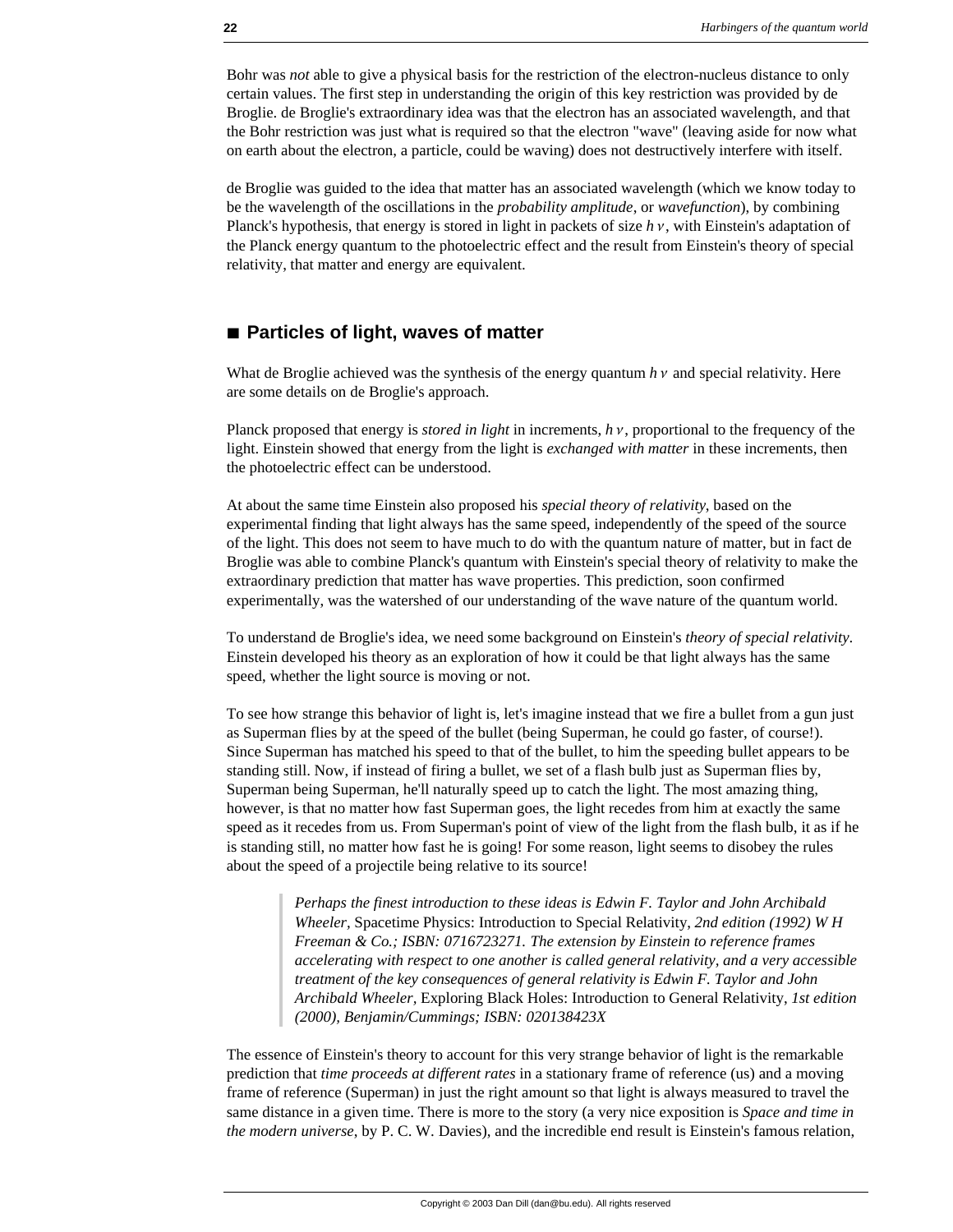$$
E = mc^2,
$$

between mass and energy. The mass, *m*, is not the ordinary mass of an object, which we denote as  $m<sub>0</sub>$  but instead it is related to it as

$$
m = m_0 / \sqrt{1 - \left(\frac{v}{c}\right)^2}.
$$

A crucial feature of the relation is that *the mass m becomes infinite as its speed v approaches the speed of light*. This means that it would require an infinite amount of energy to accelerate a mass to the speed of light. This is why anything with mass may only move slower than the speed of light. On the other hand, since light itself does move at speed  $c$ , we must conclude that the rest mass of light is 0!

In the limit that the speed of a mass is very much smaller than the speed of light, then we can approximate the mass as

$$
m = m_0 \left\{ 1 + \frac{1}{2} \left( \frac{v}{c} \right)^2 - \ldots \right\}
$$

and so approximate the energy of matter as

$$
E_{\text{matter}} = m_0 c^2 + \frac{1}{2} m_0 v^2 - \dots
$$

That is, the energy is just the ordinary kinetic energy,  $m_0 v^2/2$ , plus an additional so-called *rest mass energy m*<sup>0</sup> *c*<sup>2</sup> . It is this rest mass energy that all matter has that is released in *nuclear fusion*, in which two masses combine to form a new mass smaller than the sum, with the difference released as energy.

You may be surprised at how large you own rest mass energy is! I weigh about

77. Kilogram

This corresponds to the rest mass energy

$$
(7 \cdot \times 10^{18})
$$
 Joule

This is a huge amount of energy, by everyday measures.

It turns out that light also has a mass, and so energy, even though light has no rest mass. To see this, we need to rewrite the Einstein mass-energy equation in a form that makes clear the distinction between particles with a rest mass, and light, which has no rest mass. We do this by using the relation between m and  $m_0$ , squaring both sides of Einstein's equation and then rearranging to get

$$
E^{2}\left\{1-\left(\frac{v}{c}\right)^{2}\right\}=m_{0}^{2}c^{4}
$$

or

$$
E^2 = m^2 c^2 v^2 + m_0^2 c^4.
$$

We can simplify this expression a little by using the symbol p for the (relativistic) momentum  $m v$ (*not*  $m_0$   $v$ ), and then taking the square root. The result is

$$
E = \sqrt{p^2 c^2 + m_0^2 c^4}.
$$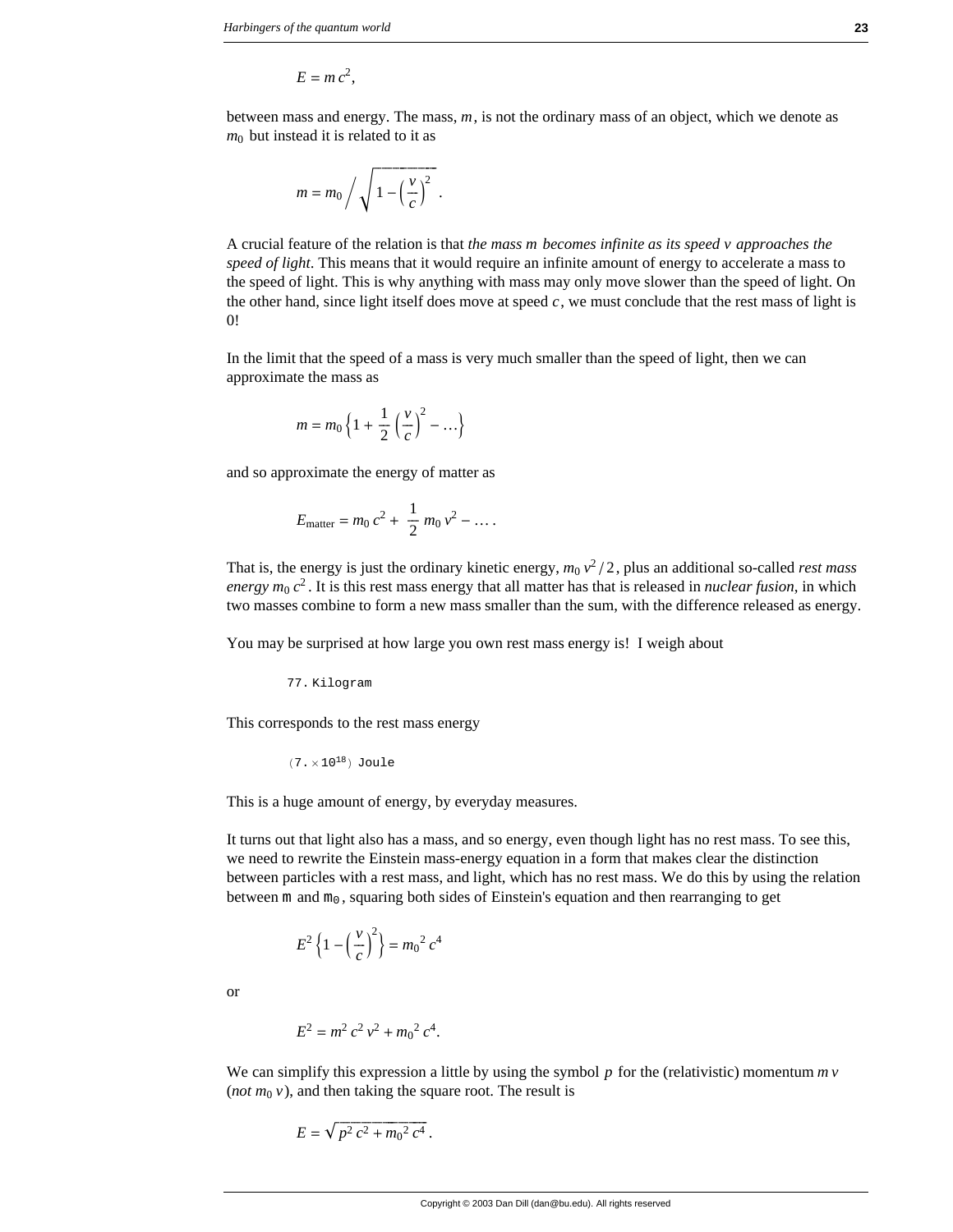Now, since light has no rest mass, we can write its energy as

 $E_{\text{light}} = p c$ .

This is the relation that de Broglie used. First he noted that Planck's quantum was an alternative expression for the energy of light,

$$
E_{\text{light}} = h \, v = h \, c / \lambda
$$

and so evidently light of wavelength lambda has a "momentum"

 $p_{\text{light}} = E_{\text{light}} / c = h / \lambda.$ 

This relation says that *light has a particle property momentum*. de Broglie's extraordinary hypothesis was that this relation can be turned around and applied to matter! That is, matter with momentum *p* has an associated "wavelength"

 $\lambda_{\text{matter}} = h / p$ .

It is this relation that is the origin of the idea that *matter has the wave property wavelength*.

Since the momentum of light is  $p = mc$ , we can interpret the mass of a photon to be  $m_{\text{light}} = h/(c \lambda)$ . Calculate the "mass" of a photon of red light ( $\lambda = 700$  nm) and of x-ray light ( $\lambda = 0.1$  nm). Answer:  $3 \times 10^{-36}$  kg,  $2 \times 10^{-32}$  kg.

What wavelength light would has a photon mass equal to the electron mass? Answer: 0.002 nm

It is important to understand that the relations  $E = p c$  is true *only* for light, that is, only when the rest mass, *m*<sup>0</sup> , is zero. That is, it is *not* true for matter, for which the rest mass is *not* equal to zero.

## ■ de Broglie matter waves account for one-electron atoms

The end point of Bohr's analysis of one-electron atoms, arrived at by means of the assumed equivalence of classical frequencies and the Rydberg frequencies for transitions between adjacent values of *n* in the limit of large *n* (macroscopic atom dimension), is the explicit expressions for the Bohr radius and the Rydberg constant.

de Broglie was able to use the relation between particle momentum and "wavelength" to derive the same results, without recourse to the correspondence principle. Specifically, de Broglie postulated that an integer number of wavelengths of the electron wave are required for the electron to be at a given distance from the nucleus; non-integer multiples of the wavelength would lead instead to destructive interference and so a vanishing of the electronic amplitude.

de Broglie's hypothesis, then, is that the circumference of an orbit,  $2\pi r$ , must be equal to an integer number of de Broglie wavelengths,  $n \lambda = nh/p = nh/mv$ . We can express this result in terms of the orbital angular momentum of the electron,  $\ell = r m v = r p$ , as

$$
\ell = n \; \frac{h}{2 \, \pi}.
$$

This expression says that the angular momentum of the electron may not have just any values but only integer multiples of Planck's constant divided by  $2\pi$ .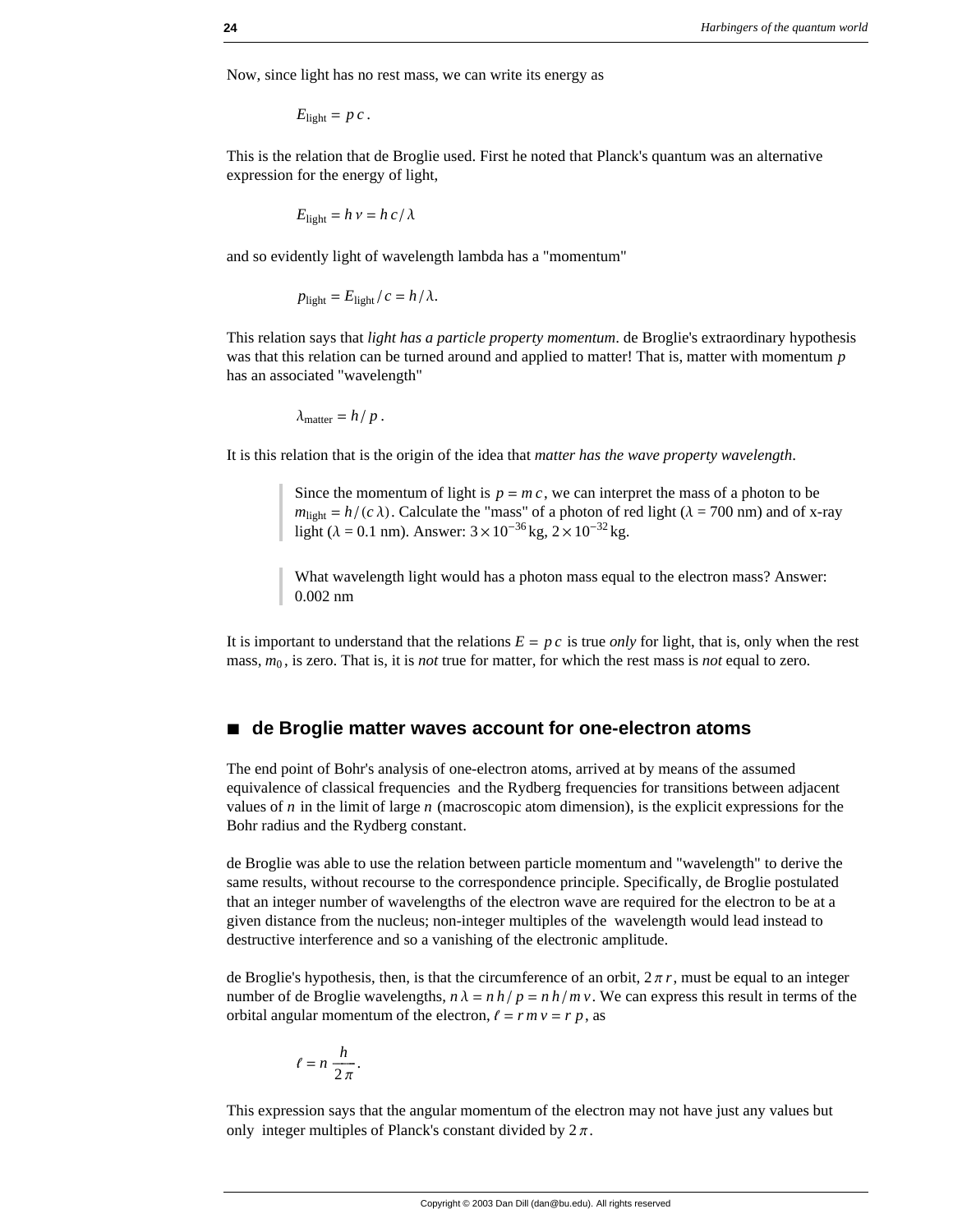This result is equivalent to the requirement that the electron may not be at just any distance from the nucleus but only distance proportional to the *square* of the same integer. Here is how we can see this. At every distance of the electron from the nucleus, the Coulomb and centrifugal forces,

$$
F_{\rm Coulomb} = -\frac{Z e^2}{4\pi \epsilon_0 r^2}
$$

and

$$
F_{\text{centrifugal}} = \frac{m v^2}{r},
$$

must balance one another. This means that the electron's velocity depends on its distance from the nucleus as

$$
v \propto \frac{1}{\sqrt{r}}.
$$

That is, if the electron velocity increases by a factor of 100, its orbital velocity decreases by a factor of 10. From de Broglie's analysis, since the orbital angular momentum is proportional to the product of the distance from the nucleus and the orbital velocity, *r v*, the velocity also is proportional to

$$
v \propto \frac{n}{r}.
$$

Comparing these two proportionalities, we have the new proportionality between the number of de Broglie wavelengths and the distance of the electron from the nucleus,

$$
\frac{n}{r} \propto \frac{1}{\sqrt{r}} \to n \propto \sqrt{r} \to n^2 \propto r.
$$

That is, the orbital radius—the atom size—grows quadratically with the number, *n*, of de Broglie wavelengths. The constant of proportionality turns out, as we show below, to be just the Bohr radius divided by the nuclear charge,  $a_0/Z$ .

#### **Quantitative application of de Broglie's hypothesis to one electron atoms**

Here are the details of the how we use de Broglie's hypothesis to establish the quantitative relation between the quantum number *n* and the distance *r* of the electron from the nucleus. Using the expression for electron velocity as it orbits a nucleus of charge +*Z e* and a distance *r*,

$$
\Big\{v \to \frac{e \; \sqrt{z}}{2 \; \sqrt{\text{m}} \; \sqrt{\pi} \; \sqrt{\text{r}} \; \sqrt{\text{e}_0}} \; \Big\}
$$

we can solve the de Broglie condition,  $2 \pi r = n \lambda = n h / (m v)$ , for the number of wavelengths that can fit on the circumference of a circular orbit of radius *r*. The result is

$$
\big\{n\to\frac{\mathsf{e}\;\sqrt{\mathsf{m}}\;\sqrt{\mathsf{\pi}}\;\sqrt{\mathsf{\mathtt{r}}\;\sqrt{\mathsf{\mathtt{Z}}}}}{h\;\sqrt{\mathsf{\mathtt{e}}_{\,0}}}\,\big\}
$$

Use the relation  $2 \pi r = n h / (m v)$  to show that this expression is correct.

We can apply this expression for *n* to our earlier relations for the Bohr radius,

$$
\Big\{a_0\to\frac{r\,\,Z}{n^2}\,\Big\}
$$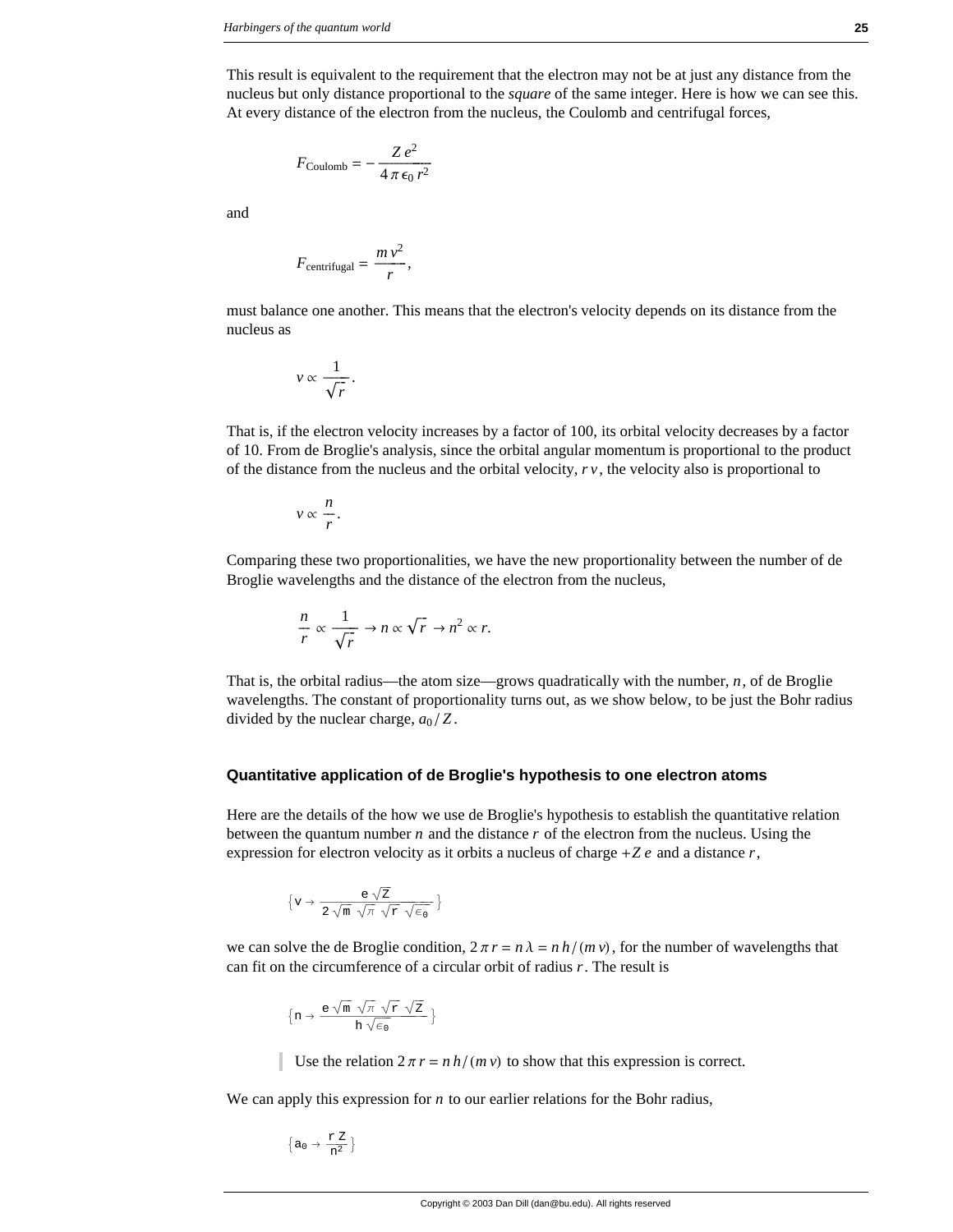to get an expression in terms of only fundamental constants,

$$
\Big\{a_0\to\frac{h^2\in_0}{e^2\,\mathfrak{m}\,\pi}\,\Big\}
$$

This is exactly the result Bohr got using his correspondence principle.

In this way de Broglie's approach also accounts for the stability of the atom. The lowest (smallest) orbit corresponds to just one wavelength on the circumference. No lower (smaller) orbit would be able to "fit" the electron wave.

## **Classical and quantal pictures of the spectra of one-electron atoms**

The beauty of de Broglie's analysis is that it gives key features of the atom in a simple way. These are that the electron may only be at certain distances from the nucleus, proportional to the square on an integer,

$$
r=\frac{a_0}{Z} n^2,
$$

and, since the energy of the electron in the atom,

$$
E=-\frac{Z\,e^2}{8\,\pi\,\epsilon_0\,r},
$$

is inversely proportional to the electron-nucleus distance, that the energy of the electron in the atom is inversely proportional to the square of an integer,

$$
E = -h c Z^2 \operatorname{Ry} \frac{1}{n^2}.
$$

Now, we know that one-electron atoms absorb and emit light of only certain frequencies. We also know that classically we can view an electron orbiting a nucleus as a charge oscillating with a frequency equal to the number of times a second its travels the circumference of its orbit. Since the orbital velocity is proportional to  $1/\sqrt{r} \propto 1/n$ , this means the time to make one orbit is proportional to

$$
t_{\text{classical}} \propto \frac{2\pi r}{v} \propto \frac{n^2}{1/n} \propto n^3,
$$

and so the orbital frequency is proportional to

$$
v_{\text{classical}} \propto \frac{1}{t_{\text{classical}}} \propto \frac{1}{n^3}
$$

Taking all of this together, it is tempting to understand that there are only certain frequencies of light absorbed and emitted by one-electron atoms as being due to there being only certain orbital frequencies, since *n* can take only positive integer values.

In fact, while this interpretation has qualitative aspects of what is going on, Bohr showed that it does *not* account quantitatively for the observed frequencies. The problem is that observed frequencies do *not* correspond to classical orbital frequencies, except in the special case of very large orbits, say of *n* equal to 1000 or more.